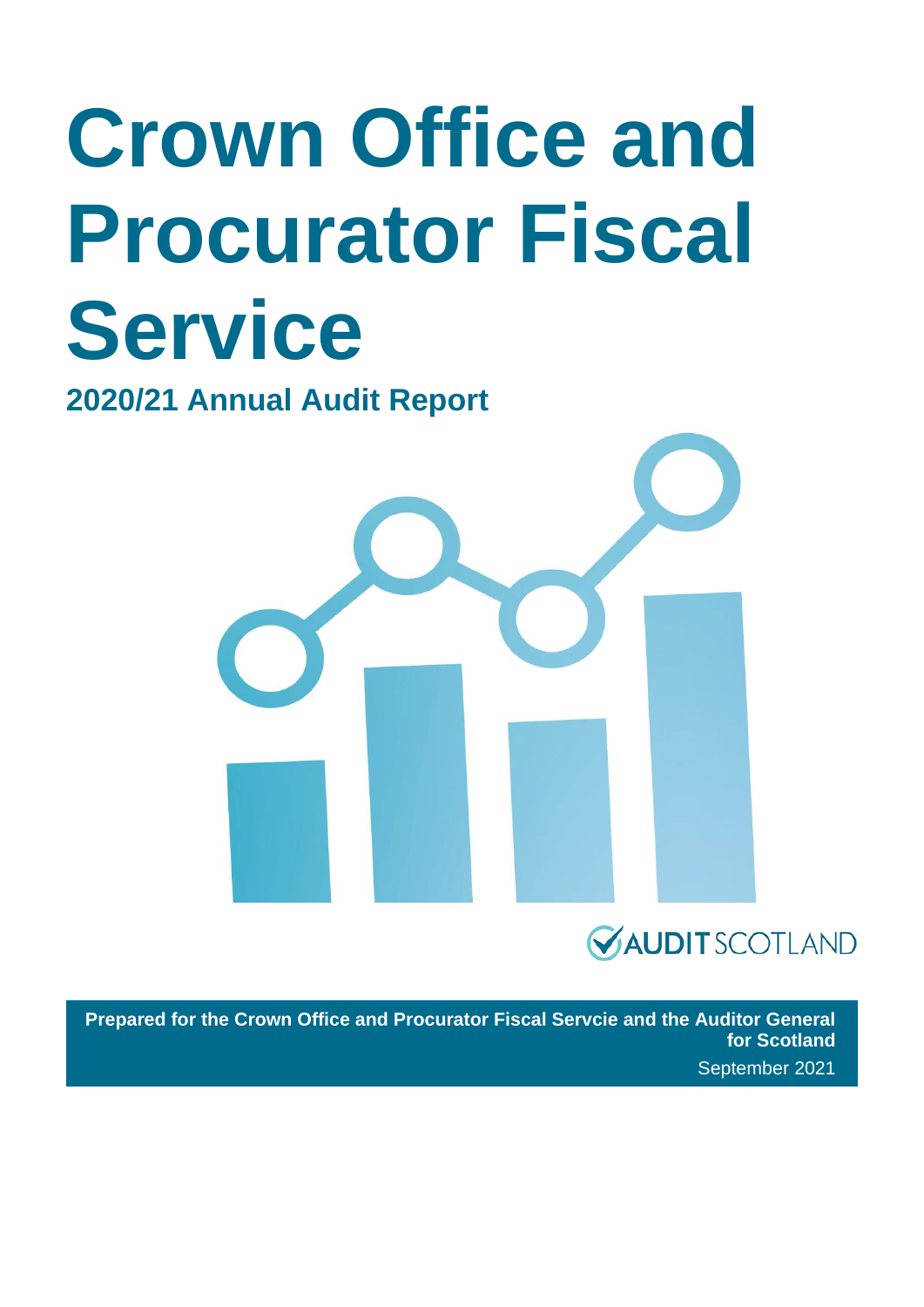### **Contents**

| Key messages                                                   | 3  |
|----------------------------------------------------------------|----|
| <b>Introduction</b>                                            | 5  |
| 1. Audit of 2020/21 annual report and accounts                 | 7  |
| 2. Financial management                                        | 11 |
| 3. Financial sustainability                                    | 14 |
| 4. Governance and transparency                                 | 15 |
| 5. Value for money                                             | 17 |
| Appendix 1. Action plan 2020/21                                | 20 |
| Appendix 2. Significant audit risks                            | 23 |
| Appendix 3. Summary of 2020/21 national performance reports 26 |    |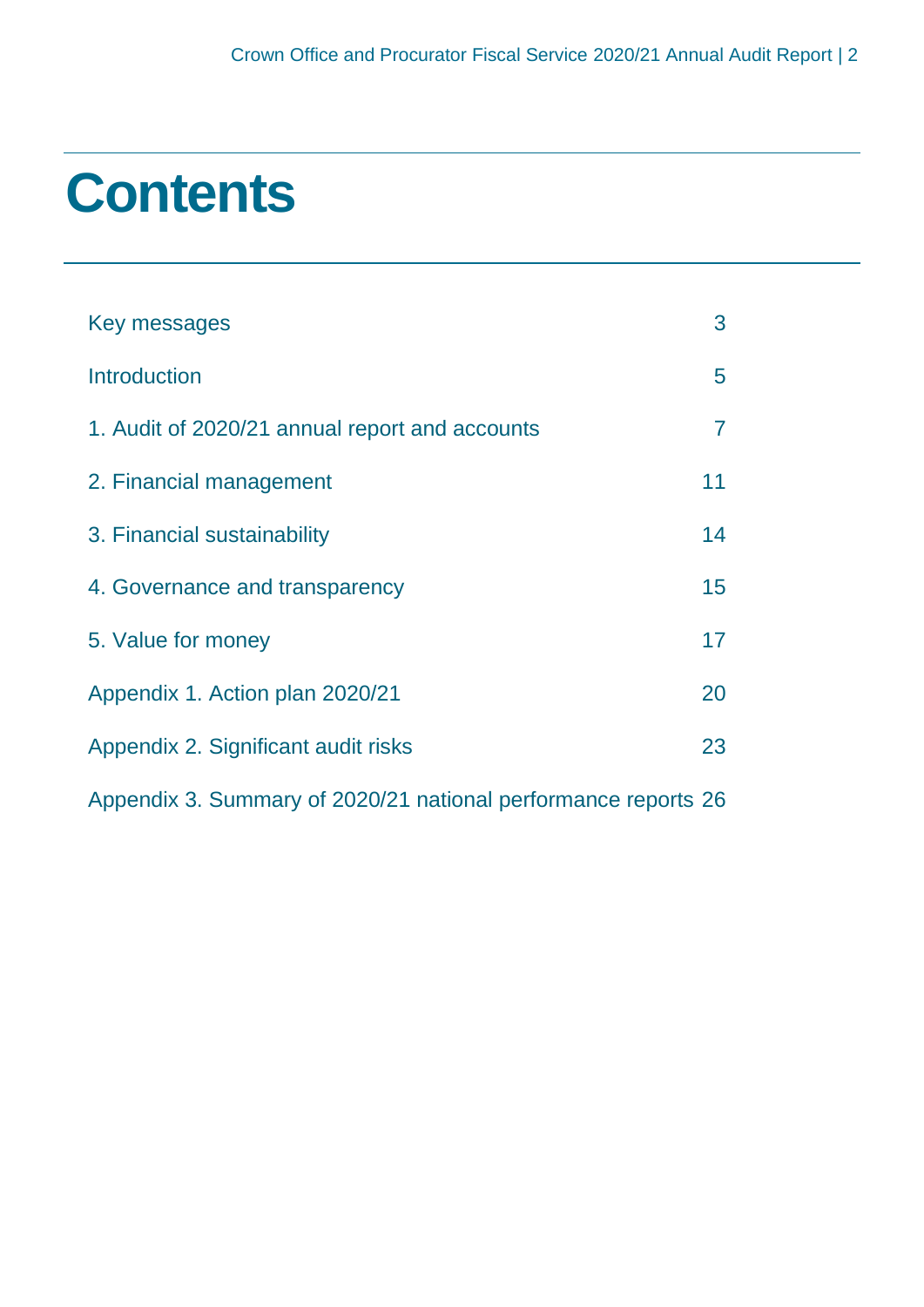### <span id="page-2-0"></span>**Key messages**

#### **2020/21 annual report and financial statements**

- **1** Our audit opinions on the financial statements are unmodified.
- **2** The completeness and accuracy of accounting records and the extent of information and explanations that we required for our audit were not affected by the Covid-19 outbreak.
- **3** As a consequence of ongoing litigation, the audit was suspended before reaching completion.

#### **Financial management and sustainability**

- **4** COPFS have appropriate and effective financial management in place. The body operated within its revised Departmental Expenditure Limits reporting an SG approved overspend of £13.4 million due a late adjustment with regards to ongoing litigation.
- **5** The Inner House of the Court of Session clarified the law on the common law immunity from suit of the Lord Advocate in exercising the prosecutorial function on 30 October 2019. COPFS has been involved in civil litigation brought against the Lord Advocate by individuals prosecuted in connection with the acquisition and administration of Rangers Football Club since August 2016. Some cases have resolved, while others are ongoing.
- **6** Systems of internal control were adapted to reflect new ways of working and COPFS have maintained standards for the prevention and detection of fraud and error.
- **7** The medium-term financial plan has been revised to take into account the impact of Covid-19 which has had a significant impact on operational activities such as court activity.

#### **Governance and transparency**

**8** COPFS has appropriate and effective governance arrangements in place and they were operational during Covid-19 with no significant impact on the organisation, decision making or scrutiny.

### **Value for money**

**9** Performance management and monitoring of key performance indicators has continued throughout 2020/21.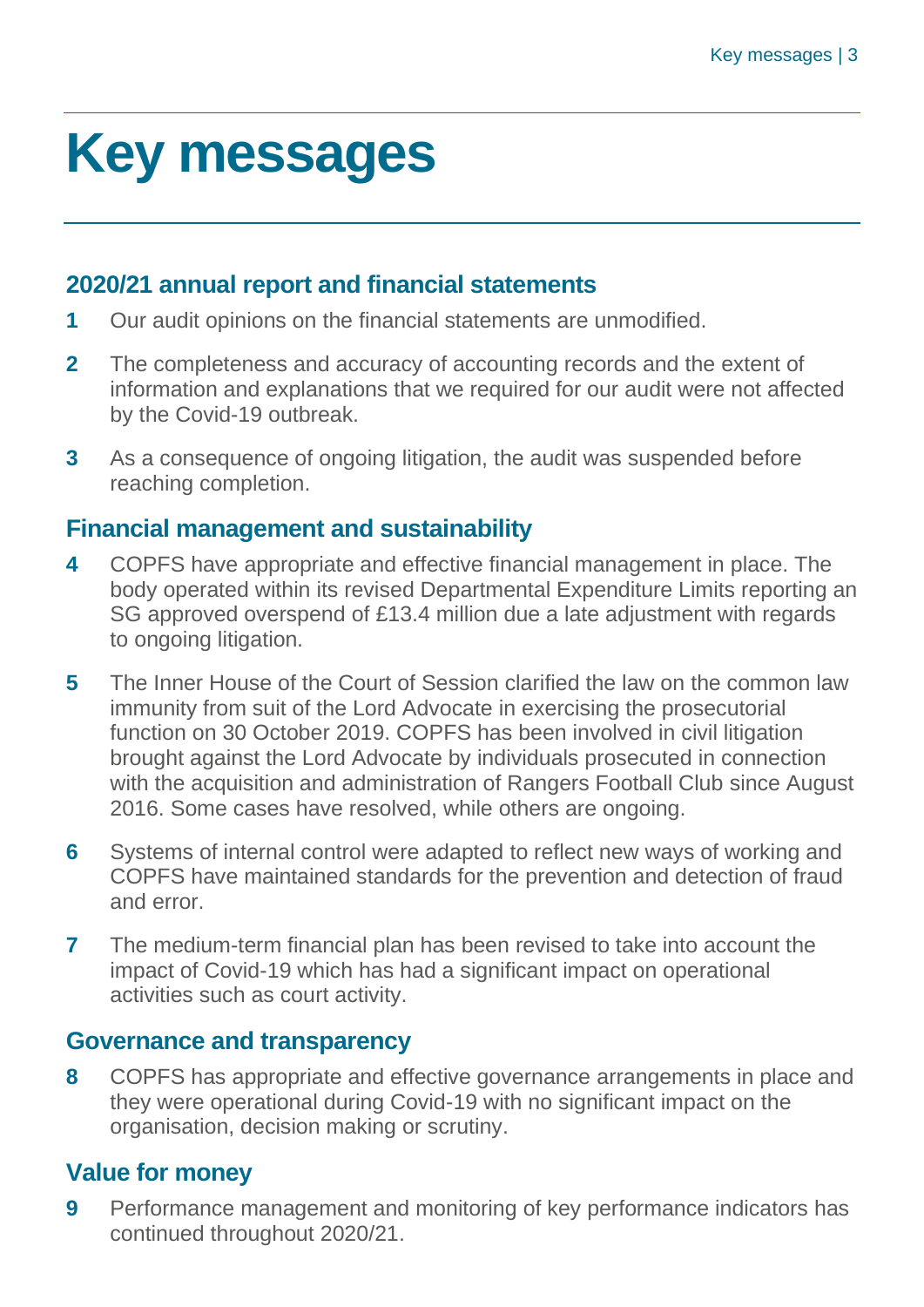- **10** Court disposals were significantly affected by Covid-19: cases concluded reduced by 51% compared to the previous year, and cases not concluded increased by 112%.
- **11** COPFS were unable to maintain service performance levels due to continued delays with toxicology and post mortem results.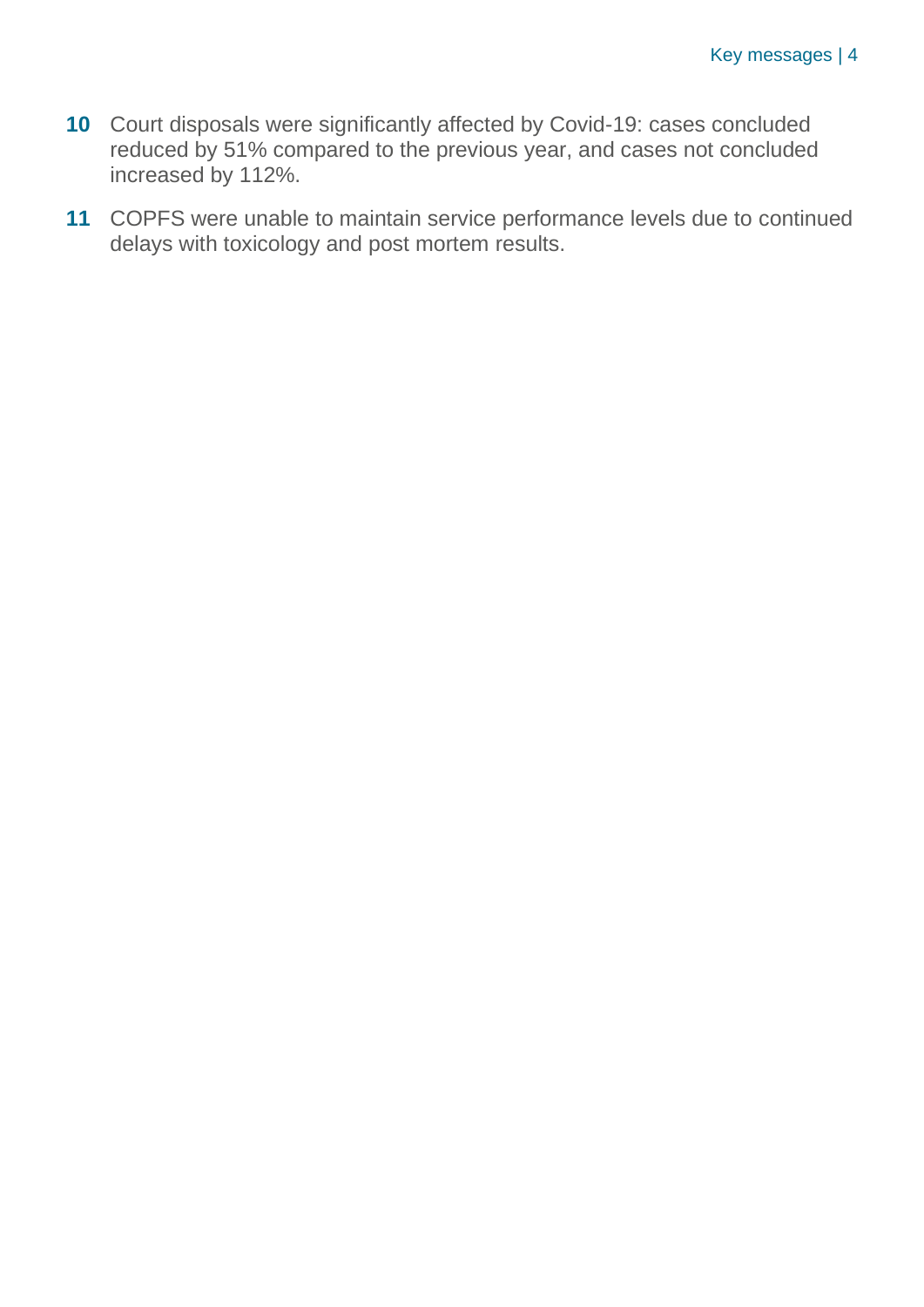### <span id="page-4-0"></span>**Introduction**

**1.** This report summarises the findings from our 2020/21 audit of the Crown Office and Procurator Fiscal Services (COPFS).

**2.** The scope of our audit was set out in our annual audit plan presented to the Audit and Risk Committee on 5 May 2021. This report comprises the findings from:

- an audit of the COPFS' annual report and financial statements
- consideration of the four audit dimensions that frame the wider scope of public audit set out in the [Code of Audit Practice 2016.](http://www.audit-scotland.gov.uk/report/code-of-audit-practice-2016)

**3.** The main elements of our audit work in 2020/21 have been:

- an audit of the body's 2020/21 annual report and financial statements including the issue of an independent auditor's report setting out our opinions
- a review of the body's key financial systems
- consideration of the four audit dimensions.

**4.** The global coronavirus pandemic has had a considerable impact on COPFS during 2020/21. This has had significant implications for the services it delivers, such as court closures which has resulted in a significant backlog of cases and increased delays in the provision of toxicology/post-mortem results. Risks related to the pandemic were included in our Annual Audit Plan. No additional audit risks have subsequently been identified for which we have had to adjust our plan for.

#### **Adding value through the audit**

**5.** We add value to the body through the audit by:

- identifying and providing insight on significant risks, and making clear and relevant recommendations
- sharing intelligence and good practice through our national reports [\(Appendix 3\)](#page-25-0) and good practice guides
- providing clear and focused conclusions on the appropriateness, effectiveness and impact of corporate governance, performance management arrangements and financial sustainability.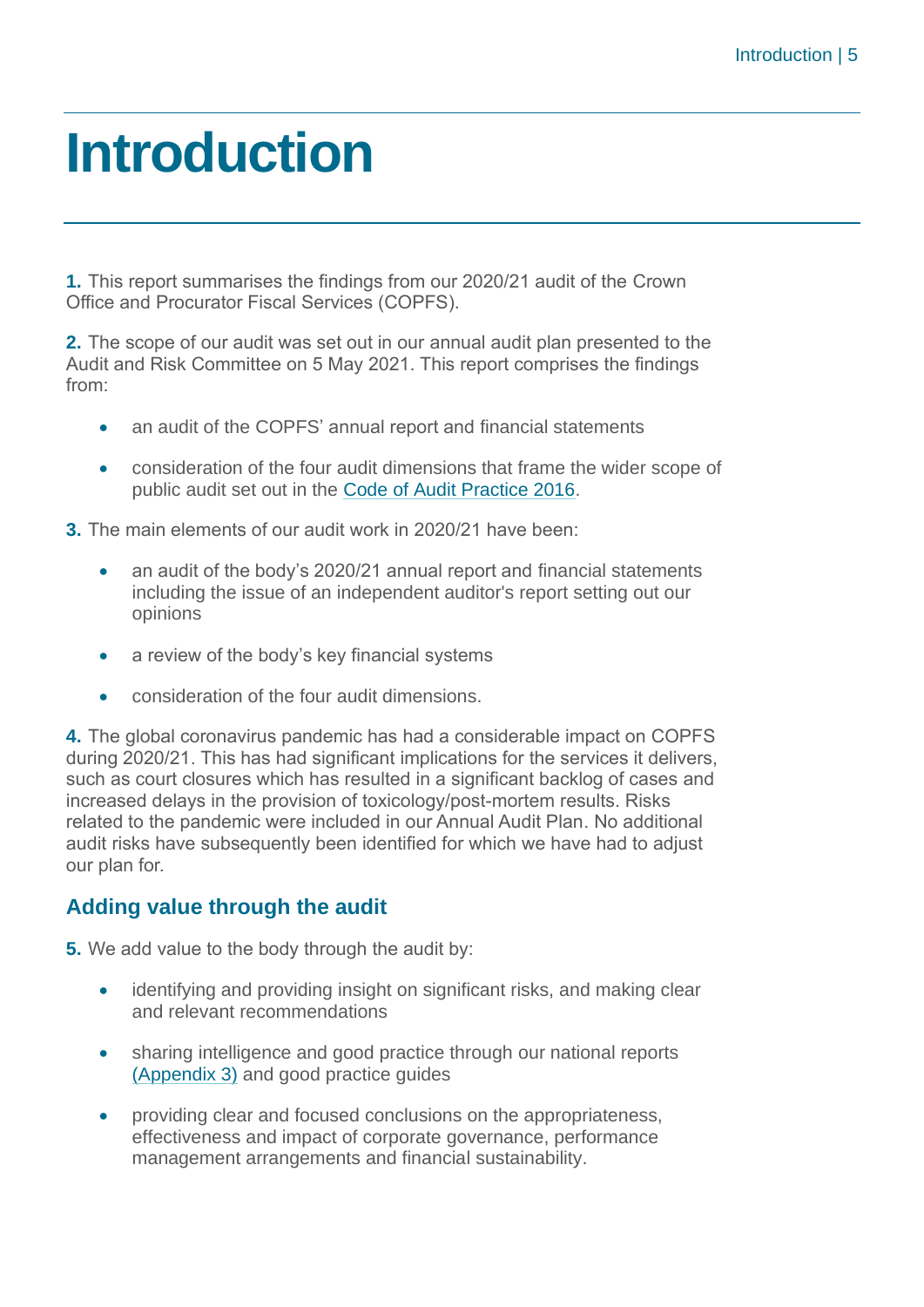#### **Responsibilities and reporting**

**6.** COPFS has primary responsibility for ensuring the proper financial stewardship of public funds. This includes preparing an annual report and financial statements that are in accordance with the accounts direction from the Scottish Ministers.

**7.** COPFS is also responsible for establishing appropriate and effective arrangements for governance, propriety and regularity.

**8.** Our responsibilities as independent auditor are established by the Public Finance and Accountability (Scotland) Act 2000 and the [Code of Audit Practice](https://www.audit-scotland.gov.uk/report/code-of-audit-practice-2016)  [2016,](https://www.audit-scotland.gov.uk/report/code-of-audit-practice-2016) and supplementary guidance and International Standards on Auditing in the UK. As public sector auditors we give independent opinions on the annual report and financial statements. Additionally, we conclude on the appropriateness and effectiveness of the performance management arrangements, the suitability and effectiveness of corporate governance arrangements, the financial position and arrangements for securing financial sustainability. Further details of the respective responsibilities of management and the auditor can be found in the [Code of Audit Practice 2016](http://auditscotland.spideronline.co.uk/report/code-of-audit-practice-2016) and supplementary guidance.

**9.** This report raises matters from our audit. Weaknesses or risks identified are only those which have come to our attention during our normal audit work and may not be all that exist. Communicating these does not absolve management from its responsibility to address the issues we raise and to maintain adequate systems of control.

**10.** Our annual audit report contains an agreed action plan at [Appendix 1.](#page-19-0) It sets out specific recommendations, the responsible officers and dates for implementation. It also includes any outstanding actions from last year and progress against these.

#### **Auditor independence**

**11.** Auditors appointed by the Accounts Commission or Auditor General must comply with the Code of Audit Practice and relevant supporting guidance. When auditing the financial statements auditors must comply with professional standards issued by the Financial Reporting Council and those of the professional accountancy bodies.

**12.** We can confirm that we comply with the Financial Reporting Council's Ethical Standard. We can also confirm that we have not undertaken any nonaudit related services and therefore the 2020/21 audit fee of £106,630, as set out in our annual audit plan, remains unchanged. We are not aware of any relationships that could compromise our objectivity and independence.

**13.** This report is addressed to both the body and the Auditor General for Scotland and will be published on Audit Scotland's website [www.audit](http://www.audit-scotland.gov.uk/)[scotland.gov.uk](http://www.audit-scotland.gov.uk/) in due course.

**14.** We would like to thank staff for their cooperation and assistance during the audit.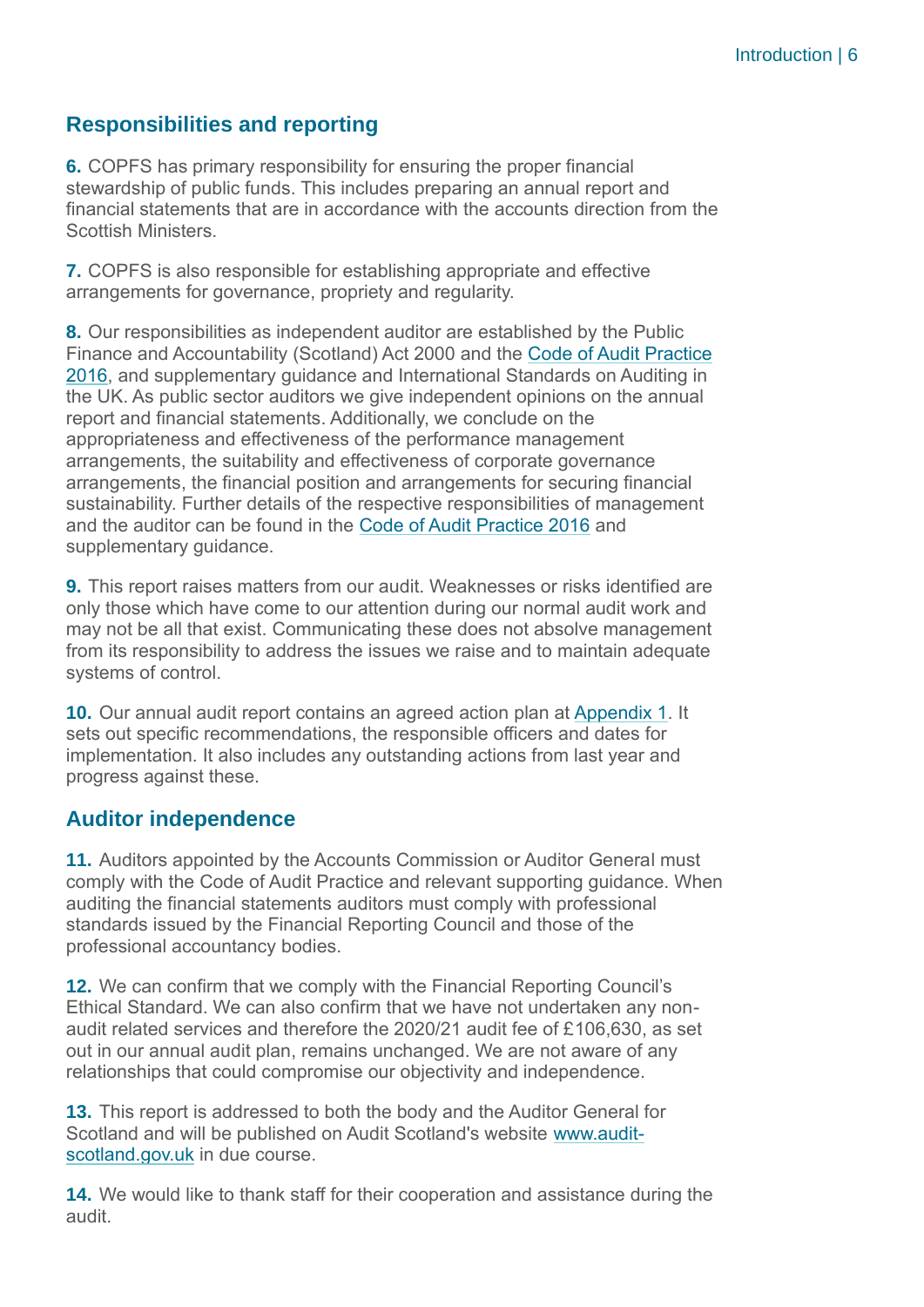### <span id="page-6-0"></span>**1. Audit of 2020/21 annual report and accounts**

The principal means of accounting for the stewardship of resources and performance

### **Main judgements**

Our audit opinions on the annual accounts are unmodified.

The completeness and accuracy of accounting records and the extent of information and explanations that we required for our audit were not affected by the Covid-19 outbreak.

As a consequence of ongoing litigation, the audit was suspended before reaching completion.

#### **Our audit opinions on the annual report and accounts are unmodified**

**15.** The annual report and financial statements for the year ended 31 March 2021 were approved by the Audit and Risk Committee on 22 September 2021. As reported in the independent auditor's report:

- the financial statements give a true and fair view and were properly prepared in accordance with the financial reporting framework
- expenditure and income were regular and in accordance with applicable enactments and guidance
- the audited part of the remuneration and staff report, performance report and governance statement were all consistent with the financial statements and properly prepared in accordance with the relevant legislation and directions made by Scottish Ministers.

#### **The Covid-19 pandemic had minimal impact on the audit process**

**16.** The completeness and accuracy of accounting records and the extent of information and explanations that we required for our audit were not significantly affected by the Covid-19 outbreak. As in 2020, the audit was conducted remotely with audit evidence being provided electronically and audit meetings conducted over the internet. The working papers provided to support the accounts were of a good standard and the audit team received good support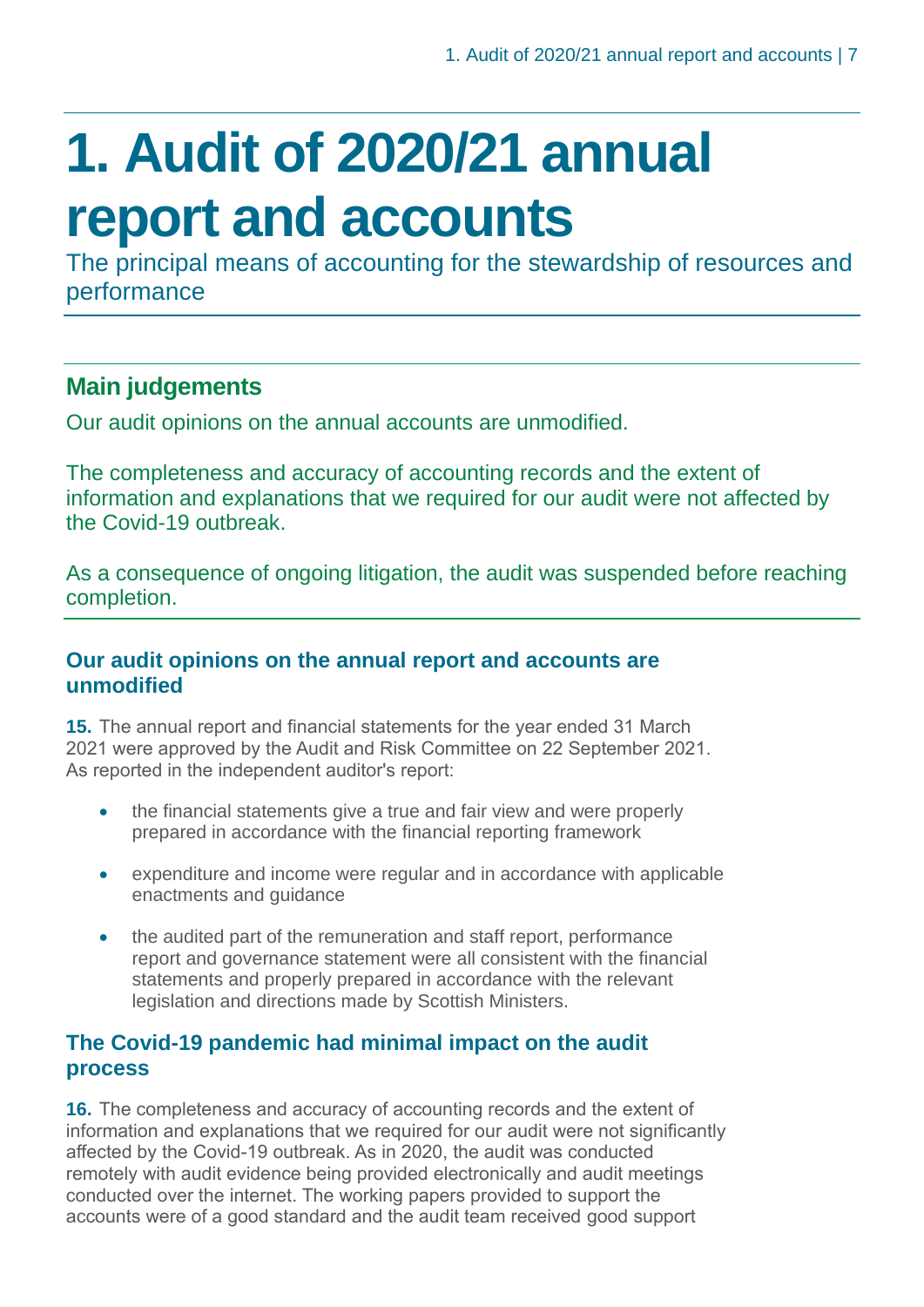from finance staff which helped ensure the final accounts audit process ran smoothly.

#### **There were delays in finalising the annual report and accounts**

**17.** As a result of the continuing impact of Covid-19, the Scottish Government extended the deadline for submission of central government (agency) audited annual reports and financial statements from 30 June 2021 to 30 September 2021. This mirrored the 2019/20 arrangements.

**18.** The unaudited annual report and financial statements were received in line with our agreed audit timetable on 24 May 2021. However, management advised that there was the possibility of amendment to the financial statements due to anticipated post year end events resulting from ongoing litigation. Consequently, the audit was suspended and our sign-off date was postponed for one month to factor in and audit these late amendments. We were advised of the last amendment to the financial statements on 21 September 2021 and worked closely with officers to meet the revised Audit and Risk Committee meeting date of 22 September 2021.

#### **Whole of Government Accounts**

**19.** In accordance with the WGA guidance, we will be completing the required assurance statement and submit it to the National Audit Office (NAO) by the revised deadline, which has yet to be confirmed.

#### **Overall materiality is £1.5 million**

**20.** Our initial assessment of materiality was carried out during the planning phase of the audit. This was reviewed and revised on receipt of the unaudited annual report and accounts and is summarised in [Exhibit](#page-7-0) 1.

<span id="page-7-0"></span>

| <b>Exhibit 1</b><br><b>Materiality values</b> |               |
|-----------------------------------------------|---------------|
| <b>Materiality level</b>                      | <b>Amount</b> |
| <b>Overall materiality</b>                    | £1.5 million  |
| Performance materiality                       | £900,000      |
| Reporting threshold                           | £45,000       |

Source: 2020/21 Unaudited COPFS annual report and financial statements

#### **[Appendix 2](#page-22-0) identifies the main risks of material misstatement and our audit work to address these**

**21.** [Appendix 2](#page-22-0) provides our assessment of risks of material misstatement in the annual report and financial statements and any wider audit dimension risks.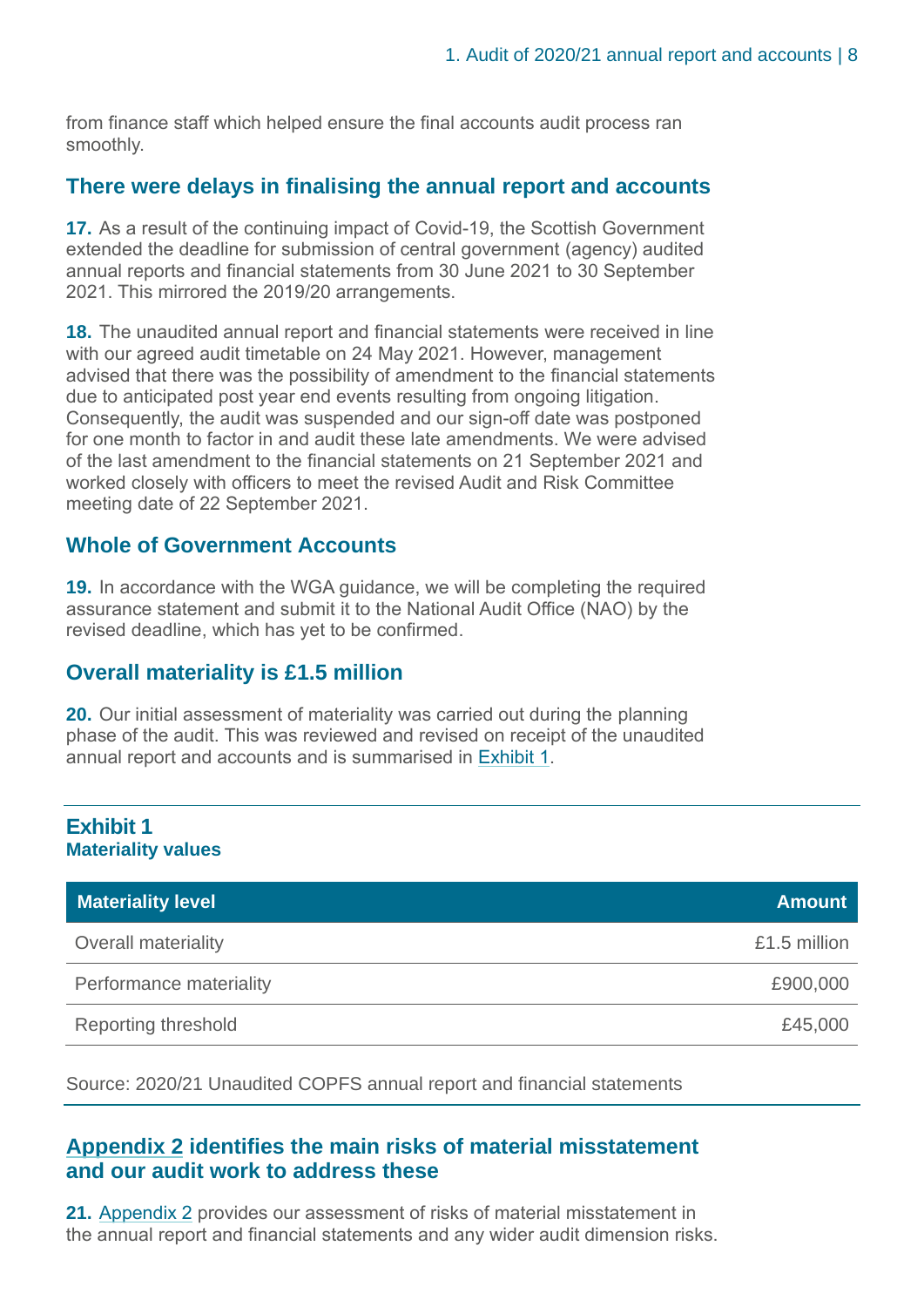These risks influence our overall audit strategy, the allocation of staff resources to the audit and indicate how the efforts of the audit team were directed. [Appendix 2](#page-22-0) also records the work we undertook to address these risks and our conclusions from this work.

#### **We have one significant finding to report on the annual report and financial statements**

**22.** International Standard on Auditing (UK) 260 requires us to communicate significant findings from the audit to those charged with governance, including our view about the qualitative aspects of the body's accounting practices. We have one significant finding to report from the work done on the identified risks of material misstatement. This relates to the risk of material misstatement caused by estimates and judgements in provisions and contingent liabilities.

#### <span id="page-8-0"></span>**Exhibit 2**

#### **Significant findings from the audit of financial statements**

| <b>Issue</b>                                                                                                                                                                                                                                                     | <b>Resolution</b>                                                                                                                                                                                                                                                                                                                                                                    |
|------------------------------------------------------------------------------------------------------------------------------------------------------------------------------------------------------------------------------------------------------------------|--------------------------------------------------------------------------------------------------------------------------------------------------------------------------------------------------------------------------------------------------------------------------------------------------------------------------------------------------------------------------------------|
| 1. Provision and contingent<br><b>liabilities</b><br>COPFS is required to evaluate<br>whether any legal cases against it<br>require provision and/or disclosure by<br>the time the annual accounts are                                                           | Management has adjusted for post balance sheet<br>events. The impact is an increase to expenditure of<br>£12.3 million. In agreement with the Scottish<br>Government, the majority of this provision is being<br>treated as a charge against Annually Managed<br>Expenditure (AME).                                                                                                  |
| signed by the Accountable Officer.<br>This was raised as a risk in our Annual<br>Audit Plan.                                                                                                                                                                     | The Scottish Government have authorised the<br>2020/21 overspend, which has increased to £14.6<br>million as a result of these late adjustments.                                                                                                                                                                                                                                     |
| In line with International Standard on<br>Auditing (ISA 501) Audit Evidence -<br><b>Specific Considerations for Selected</b>                                                                                                                                     | The Performance Report and the Parliamentary<br>Accountability Report have both been updated to<br>reflect the revised outturn position, as have all<br>associated notes and disclosures.                                                                                                                                                                                            |
| Items, Litigation and Claims we had to<br>determine the adequacy of the<br>accounting treatment/disclosure of<br>provisions and contingent liabilities.                                                                                                          | In view of the ongoing litigation there remain<br>contingent liabilities and this has also been disclosed<br>in the notes to the accounts.                                                                                                                                                                                                                                           |
| On receipt of the unaudited accounts<br>the accounts included a provision in<br>relation to ongoing litigation.                                                                                                                                                  | Officers continue to re-assess the likelihood of<br>liability in accordance with IAS 37: Provisions,<br>contingent liabilities and contingent assets and have<br>sought external expert advice to determine the most                                                                                                                                                                 |
| Post balance sheet, certain legal<br>cases have progressed and it has<br>been during the currency of the audit<br>process that management has had to<br>re-examine compliance with IAS37:<br>Provisions, Contingent Liabilities and<br><b>Contingent Assets.</b> | reliable estimate for inclusion as a provision.<br>We are satisfied that we can place reliance on<br>management's expert on their assessment of the<br>likelihood of crystallisation of a contingent liability.<br>Consequently we are satisfied as to what has been<br>accounted for and what has been disclosed in the<br>notes to the accounts in relation to ongoing litigation. |
|                                                                                                                                                                                                                                                                  | We reported to officers that the transparency of the<br>reporting could be improved to make it clear what                                                                                                                                                                                                                                                                            |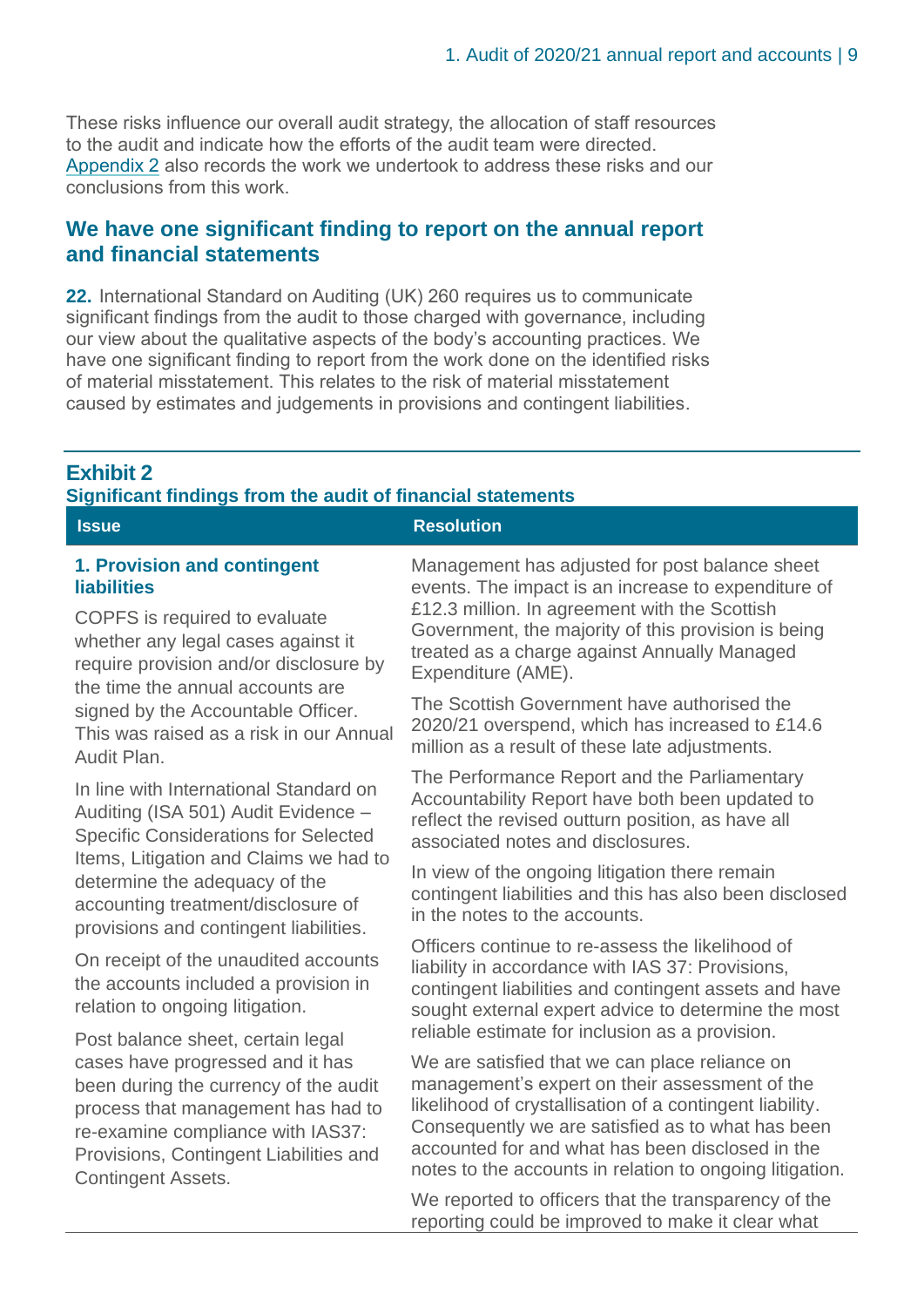#### **Issue Resolution**

costs were borne in 2020/21 and what was borne in 2019/20. This has now been attended to.

Source: Audit Scotland

#### **Identification of misstatements through the audit process**

**23.** In addition to late adjustments arising from post balance sheet events, referred to in [Exhibit 2](#page-8-0) above, the aggregate of other individual misstatements identified was £0.9 million. The majority of this relates to late accruals.

**24.** We have reviewed the nature and causes of these misstatements and have concluded that they arose from issues that have been isolated and identified in their entirety and do not indicate further systemic error(s). We reviewed our audit approach to consider if additional testing was required and concluded that we did not need to revise our audit approach.

**25.** Adjustments made in the audited financial statements in respect of these increased net expenditure in the Statement of Comprehensive Net Expenditure by £144k and decreased net assets in the Statement of Financial Position by £144k.

**26.** Management have adjusted all identified misstatements above our reporting threshold; there are no unadjusted errors to report.

#### **Good progress was made on prior year recommendations**

**27.** COPFS has made good progress in implementing our prior year audit recommendations but more could be done to improve the timeliness of publishing agreed minutes on the website to enhance transparency and openness (refer [Appendix 1, point 6\)](#page-21-0).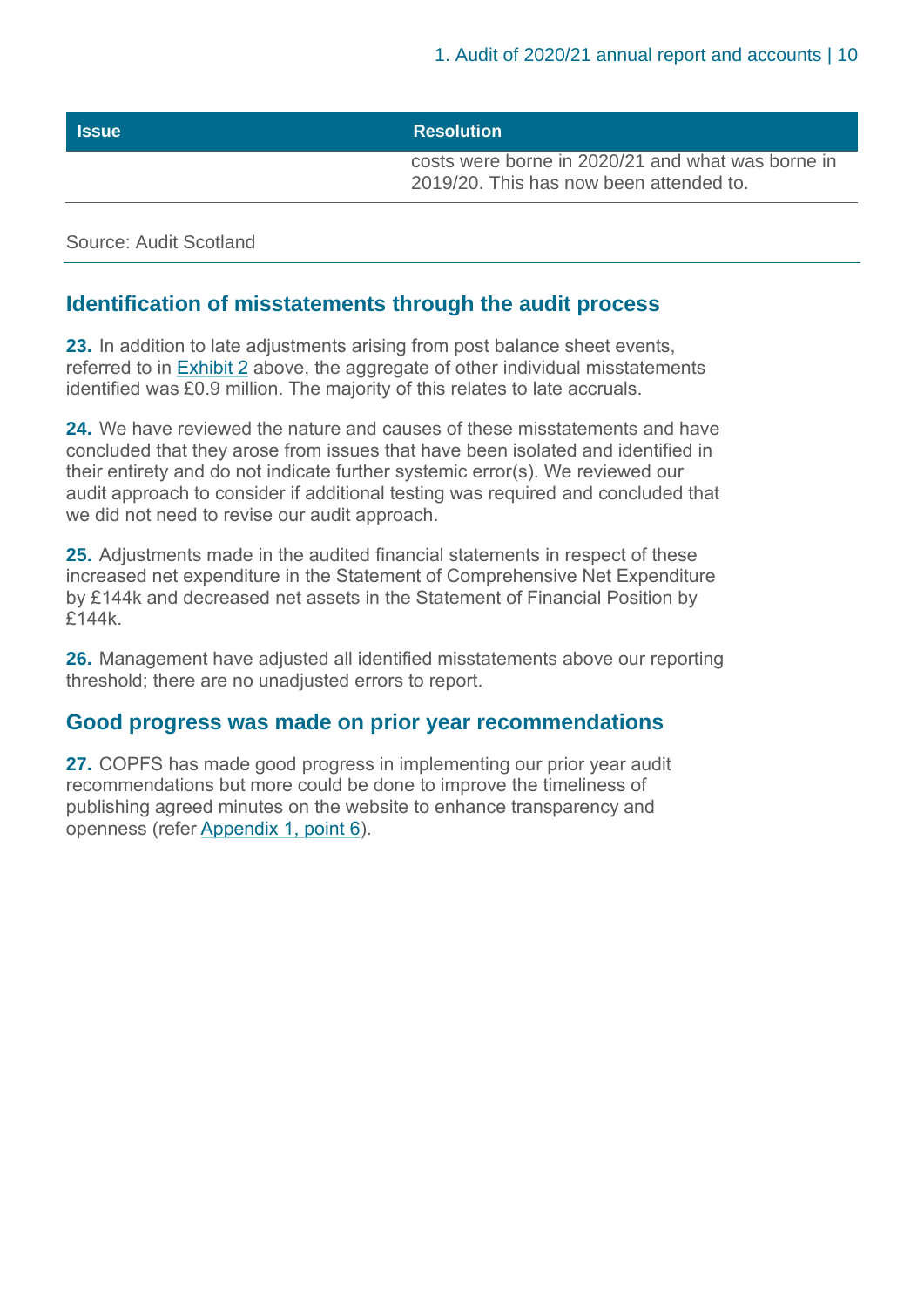## <span id="page-10-0"></span>**2. Financial management**

Financial management is about financial capacity, sound budgetary processes and whether the control environment and internal controls are operating effectively.

#### **Main judgements**

COPFS have appropriate and effective financial management arrangements in place. The body operated within its revised Departmental Expenditure Limits reporting an SG approved overspend of £13.4 million due late adjustments with regards to ongoing litigation.

The Inner House of the Court of Session clarified the law on the common law immunity from suit of the Lord Advocate in exercising the prosecutorial function on 30 October 2019. COPFS has been involved in civil litigation brought against the Lord Advocate by individuals prosecuted in connection with the acquisition and administration of Rangers Football Club since August 2016. Some cases have resolved, while others are ongoing.

Systems of internal control were adapted to reflect new ways of working and COPFS have maintained standards for the prevention and detection of fraud and error.

**28.** COPFS overspent its 2020/21 total budget by £14.6 million and received approval from the Scottish Government for this. The main financial objective for the body is to ensure that the financial outturn for the year is within the budget allocated by Scottish Ministers.

**29.** The body has reported an outturn of £172.4 million against its overall budget for 2020/21 with an overspend of £14.6 million mainly due to an overspend in non-cash Annually Managed Expenditure (AME) of £15.0 million. This overspend is due to costs arising from ongoing court proceedings against the COPFS. The closing provision as at 31 March 2020, in respect of the ongoing cases, which although was based on best information available at that time, proved to be understated. The impact was that substantial additional amounts above that which was provided for in 2019/20 were paid out in 2020/21. To date the COPFS has incurred £39.3 million of unplanned costs in connection with claims against the Lord Advocate: 2020/21: £27.9 million, 2019/20: £12.6 million.

**The Inner House of the Court of Session clarified the law on the common law immunity from suit of the Lord Advocate in exercising the prosecutorial function on 30 October 2019. COPFS has been involved in civil litigation brought against the**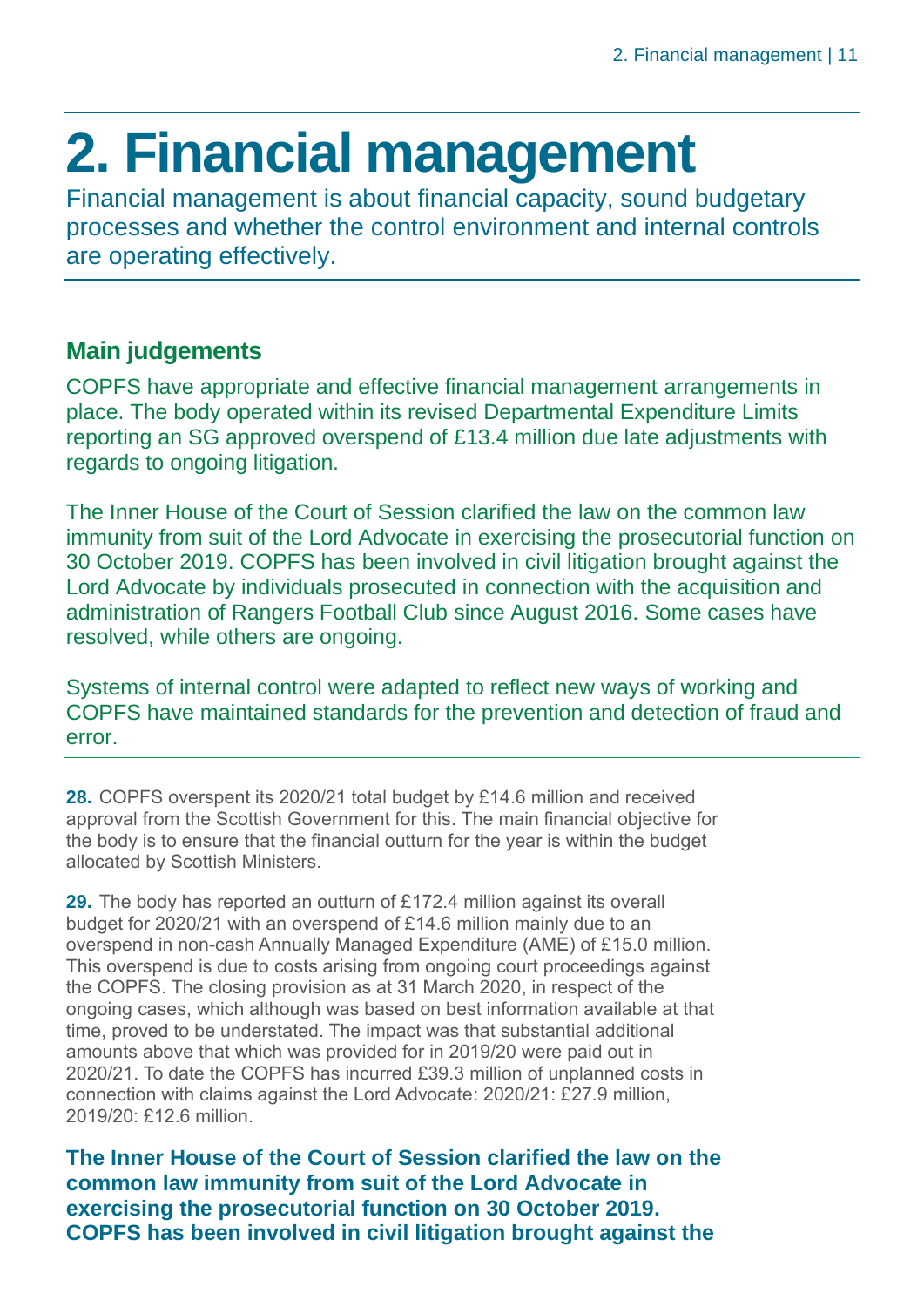#### **Lord Advocate by individuals prosecuted in connection with the acquisition and administration of Rangers Football Club since August 2016. Some cases have resolved, while others are ongoing.**

**30.** As disclosed in the annual report and accounts COPFS has been involved in civil litigation brought against the Lord Advocate by individuals prosecuted in connection with the acquisition and administration of Rangers Football Club. Some cases have resolved, with sums paid to the pursuers totalling £35.3 million. Other cases remain before the court. It is a highly complex matter in which the Inner House of the Court of Session clarified the law, on 30 October 2019, on the common law immunity from suit of the Lord Advocate in exercising the prosecutorial function. The Lord Advocate has made a statement in the Scottish Parliament about this matter and has committed to further public accountability and to a process of inquiry once all litigation has concluded.

**31.** The financial performance against Departmental Expenditure Limits (DEL) is shown in [Exhibit](#page-11-0) 3. The overspend is presented in the Performance Report as non-cash expenditure (AME). The Scottish Government confirmed that this overspend is allowable and is within the overall Scottish Government boundary.

| <b>Performance</b>                        | <b>Initial</b><br>budget     | <b>Final budget</b>      | <b>Outturn</b> | Over/(under)<br>spend |
|-------------------------------------------|------------------------------|--------------------------|----------------|-----------------------|
|                                           | £m                           | Em                       | £m             | Em                    |
| <b>Resource DEL</b>                       | 129.5                        | 162.1                    | 160.9          | (1.2)                 |
| <b>Capital DEL</b>                        | 4.3                          | 8.3                      | 9.1            | 0.8                   |
| <b>Total DEL</b>                          | 133.8                        | 170.4                    | 170.0          | (0.4)                 |
| AME Provision 2020-21                     | $\qquad \qquad \blacksquare$ | $\overline{\phantom{a}}$ | 15.0           | 15.0                  |
| AME Provisions 2019-20<br><b>Utilised</b> |                              | (12.6)                   | (12.6)         |                       |
| <b>Total Outturn</b>                      | 133.8                        | 157.8                    | 172.4          | 14.6                  |

#### <span id="page-11-0"></span>**Exhibit 3 Performance against DEL in 2020/21**

Source: 2020/21 COPFS audited Annual Report and Financial Statements

#### **Budget processes were appropriate. Covid-19 did not have a significant financial impact on resources in 2020/21.**

**32.** COPFS budget was increased as part of the Autumn and Spring Budget revisions. Additional funding from the Scottish Government totalled £24 million. The majority of the additional funding relates to the additional provision required late in 2019/20 and utilised in 2020/21.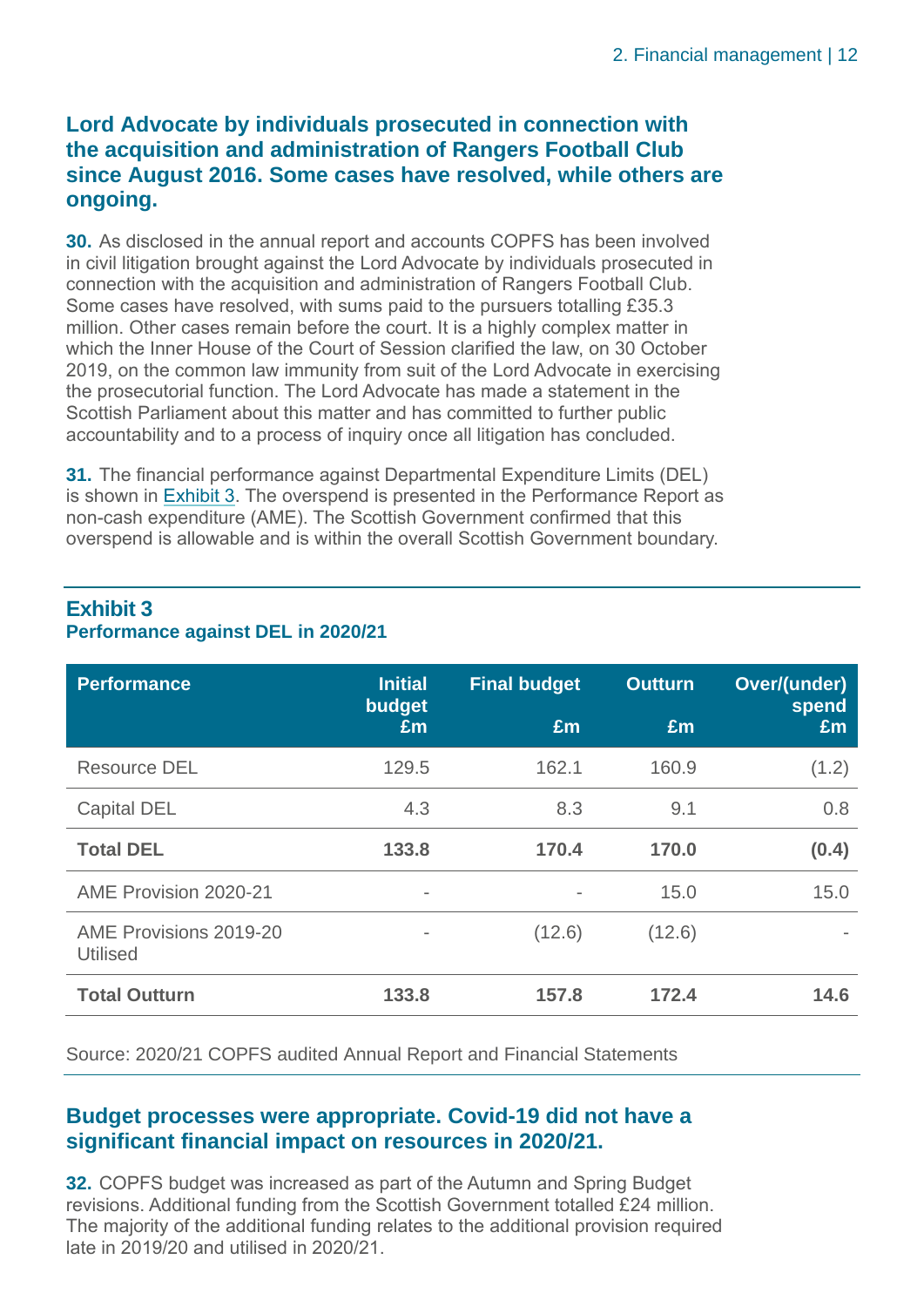**33.** We observed that senior management and the Audit and Risk Committee continued to receive regular and accurate financial information on COPFS' financial position during the year and this was not affected by Covid-19.

#### **Financial systems of internal control are operating effectively**

**34.** We have reviewed revisions to key financial controls as a result of Covid-19 during 2020/21. Our management letter presented to the Audit and Risk Committee on 25 August 2021 concluded our findings from the review of systems of internal controls. We concluded that the controls tested were operating effectively.

**35.** No significant internal control weaknesses were identified during the audit which could affect COPFS' ability to record, process, summarise and report financial and other relevant data to result in a material misstatement in the financial statements.

#### **Standards of conduct and arrangements for the prevention and detection of fraud and error are appropriate**

**36.** There are appropriate arrangements for the prevention and detection of fraud, error and irregularities. COPFS is responsible for establishing arrangements for the prevention and detection of fraud, error and irregularities, bribery and corruption. Furthermore, the Executive Board is responsible for ensuring that its affairs are managed in accordance with proper standards of conduct by putting effective arrangements in place.

**37.** We have reviewed the arrangements in place to maintain standards of conduct including the revised Making the Most of our Money booklets. There are established procedures for preventing and detecting any breaches of these standards including any instances of corruption.

**38.** The National Fraud Initiative (NFI) is a counter-fraud exercise across the UK public sector which aims to prevent and detect fraud. COPFS has completed their work and investigated all recommended matches with no issues noted.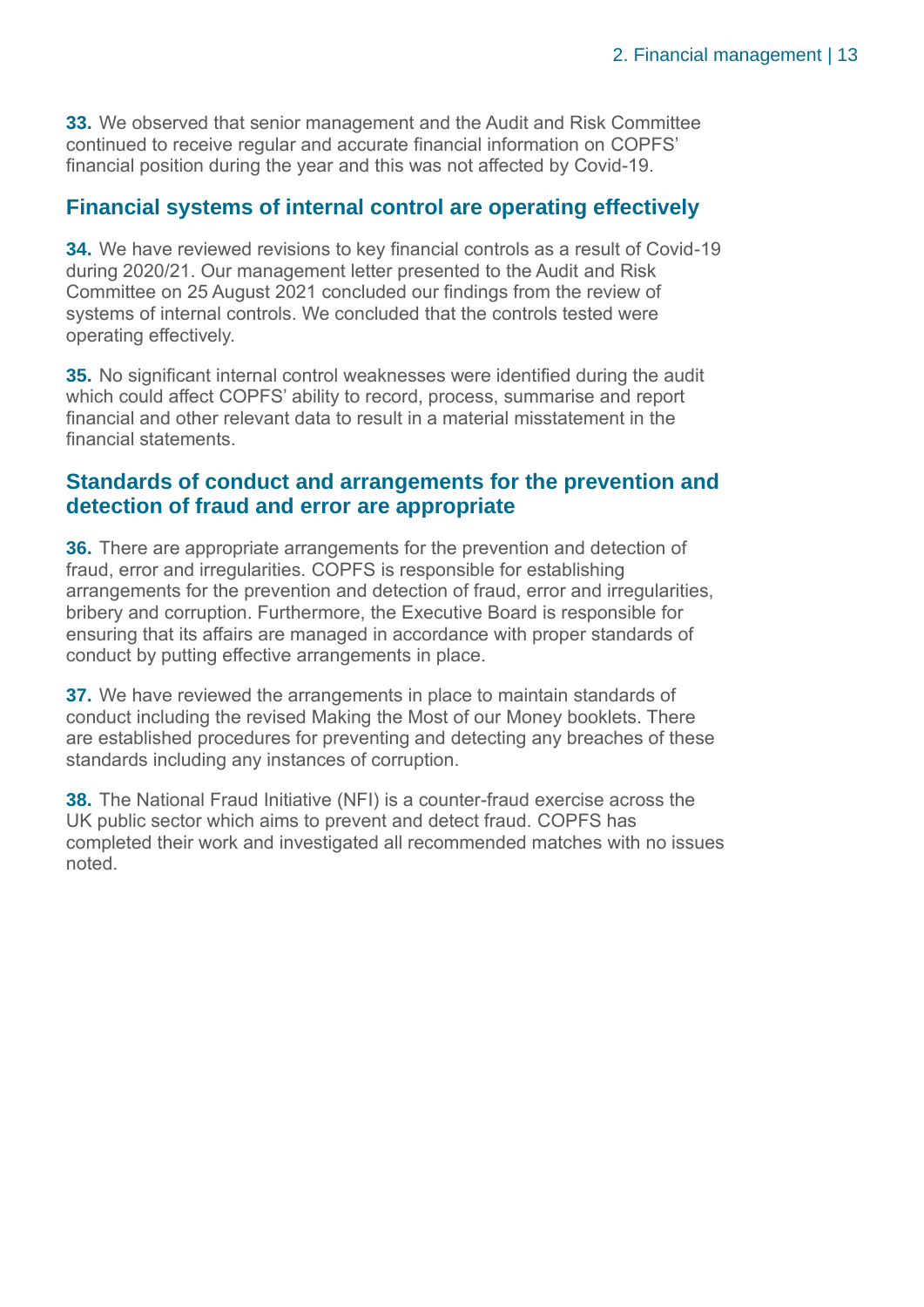## <span id="page-13-0"></span>**3. Financial sustainability**

Financial Sustainability looks forward to the medium and long term to consider whether a body is planning effectively to continue to deliver its services

#### **Main judgements**

The medium-term financial plan has been revised to take into account the impact of Covid-19 which has had a significant impact on operational activities such as court activity.

#### **COPFS have revised their strategic plan and financial strategy to reflect the impact of the Covid-19 pandemic.**

**39.** We reviewed the financial planning systems of COPFS and assessed how effective they are in identifying and addressing risks to financial sustainability across the medium and longer term.

**40.** The finance strategy covers the period 2020-23 and was approved at the Executive Board in May 2021. The finance strategy is supported by a mediumterm financial plan which went to the August 2021 Resource Committee.

**41.** Financial plans reflect that staff numbers increased by 98 (FTE) from 2019/20 to 2020/21, with 62 of these being permanent. This is in line with COPFS' longer term workforce strategy which includes further recruitment in 2021/22 in order to meet organisational objectives and public expectations.

**42.** The financial impact of the pandemic on COPFS has been limited with no additional funding being required in 2020/21 as a direct result of Covid-19. However the medium-term financial plan has been revised to take into account the impact of Covid-19 which has had a significant impact on operational activities such as court activity.

**43.** Covid-19 has resulted in temporary court closures and a significant backlog in cases as noted in the performance report. COPFS have requested Covid-19 consequential funding for 2021/22 to allow additional courts to be established to reduce the backlog over the coming years. It is anticipated this recovery will take several years.

**44.** In February 2021, COPFS reported to the Audit and Risk Committee that in 2021/22 the organisation will be able to access additional funding of up to £7 million to cover the costs of extra court capacity to eliminate the trial backlog caused by Covid-19. COPFS will work with the SG and criminal justice partners on the scale and timing of the recovery programme, dependant on progress with the overall recovery from the pandemic.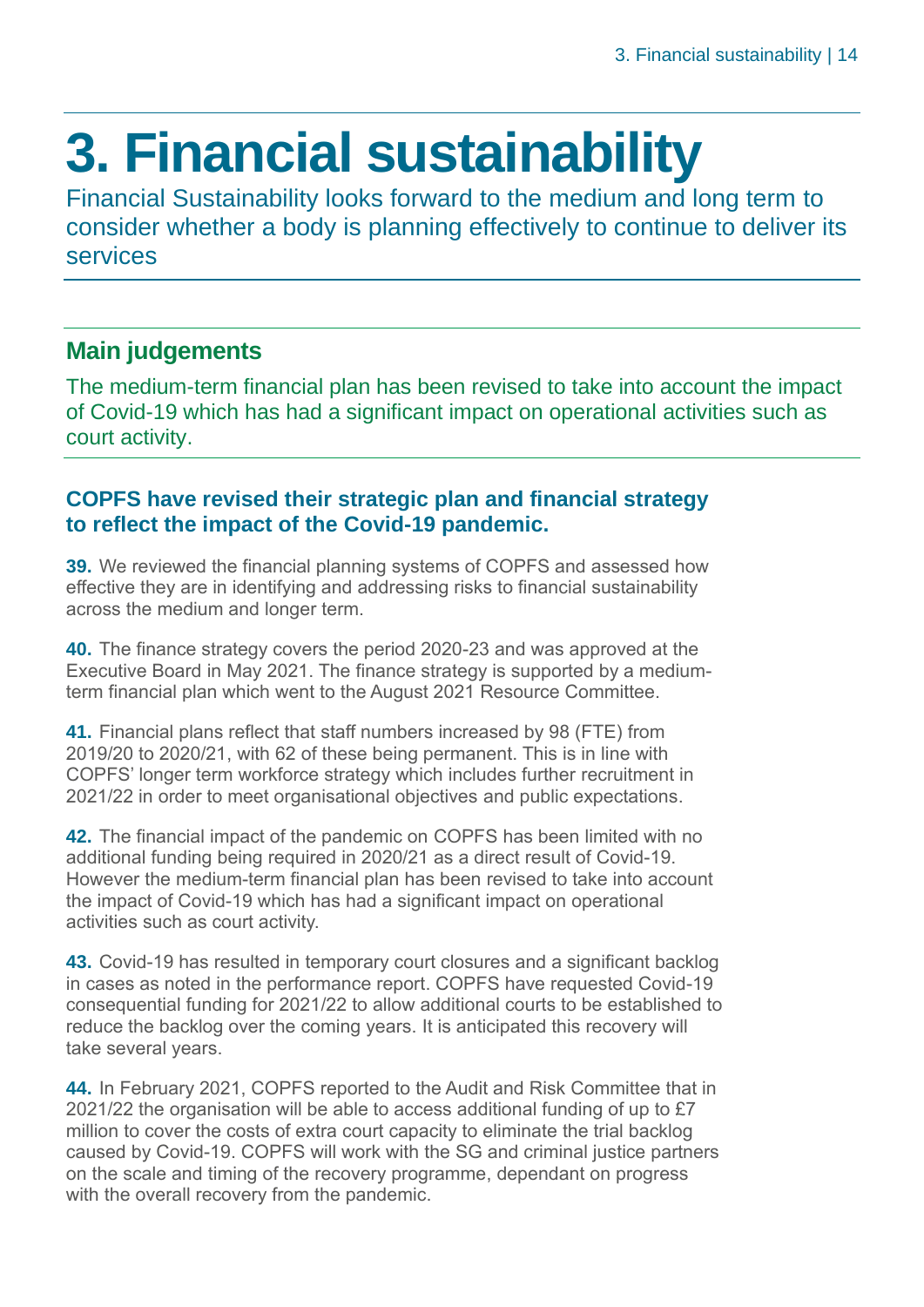## <span id="page-14-0"></span>**4. Governance and**

### **transparency**

The effectiveness of scrutiny and oversight, and transparent reporting of information

### **Main judgements**

COPFS has appropriate and effective governance arrangements in place and these were operational during Covid-19 with no significant impact on the organisation, decision making or scrutiny.

#### **The governance arrangements and controls operating throughout the Covid-19 pandemic have been appropriate.**

**45.** We have concluded that, overall, COPFS has appropriate governance arrangements in place. This is informed by our regular attendance at the Audit and Risk Committee meetings, review of Executive Board papers and other committees, as appropriate. The meetings and business to be scrutinised was not disrupted by the pandemic.

**46.** The impact of Covid-19 is included in the Performance Report in COPFS' annual report and financial statements. It comprehensively explains the measures COPFS took with regards to home working, court closures, working practices, reviewing risk in light of the changing circumstances, resilience planning and court recovery plans. The section acknowledges the challenges Covid-19 presented and plans to address them including the development of the Court Recovery Programme alongside Justice partners.

**47.** COPFS also responded to the Audit Scotland Paper, [Covid-19 What it](https://www.audit-scotland.gov.uk/uploads/docs/report/2021/briefing_covid_what_it_means_for_public_audit.pdf)  [means for public audit in Scotland -](https://www.audit-scotland.gov.uk/uploads/docs/report/2021/briefing_covid_what_it_means_for_public_audit.pdf) Update (published January 2021). The Audit and Risk Committee was provided with a comprehensive summary and commentary on the recent and ongoing work by COPFS in addressing Covid-19 issues and key risks facing the organisation. This summary covered internal controls and assurance; financial management and reporting; governance: and risk management.

#### **The performance report was of a good standard**

**48.** In addition to the opinion on the performance report covered in Part 1 above, we also consider the qualitative aspects of COPFS' performance report. The performance report should provide information on a body, its main objectives and the principal risks faced. It should provide a fair, balanced and understandable analysis of a body's performance as well as helping stakeholders understand the financial statements.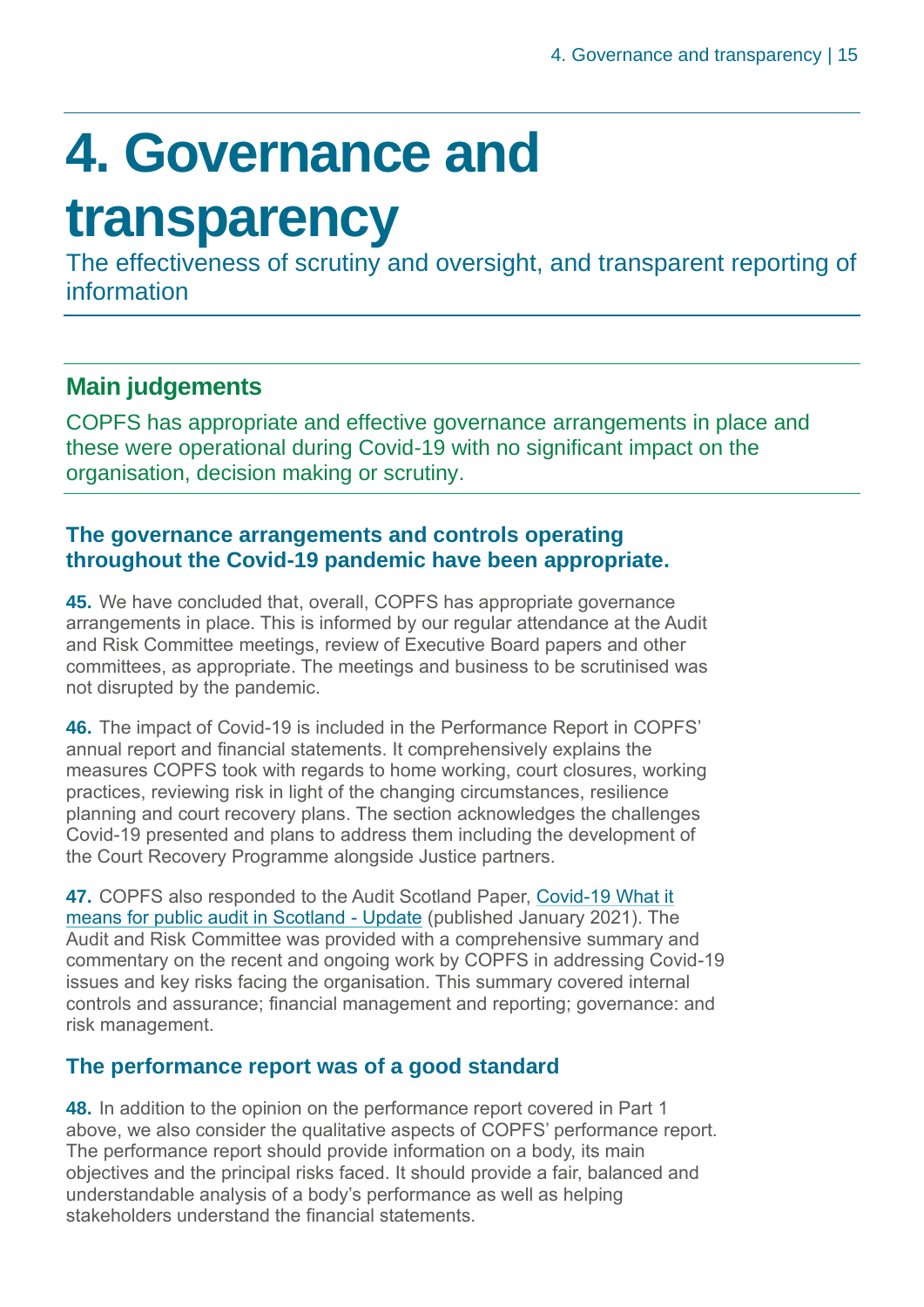**49.** The performance report submitted for audit was compliant with requirements. We are pleased to report the continued improvement in the quality, structure and content of the performance report, having reported the need for improvement in prior years.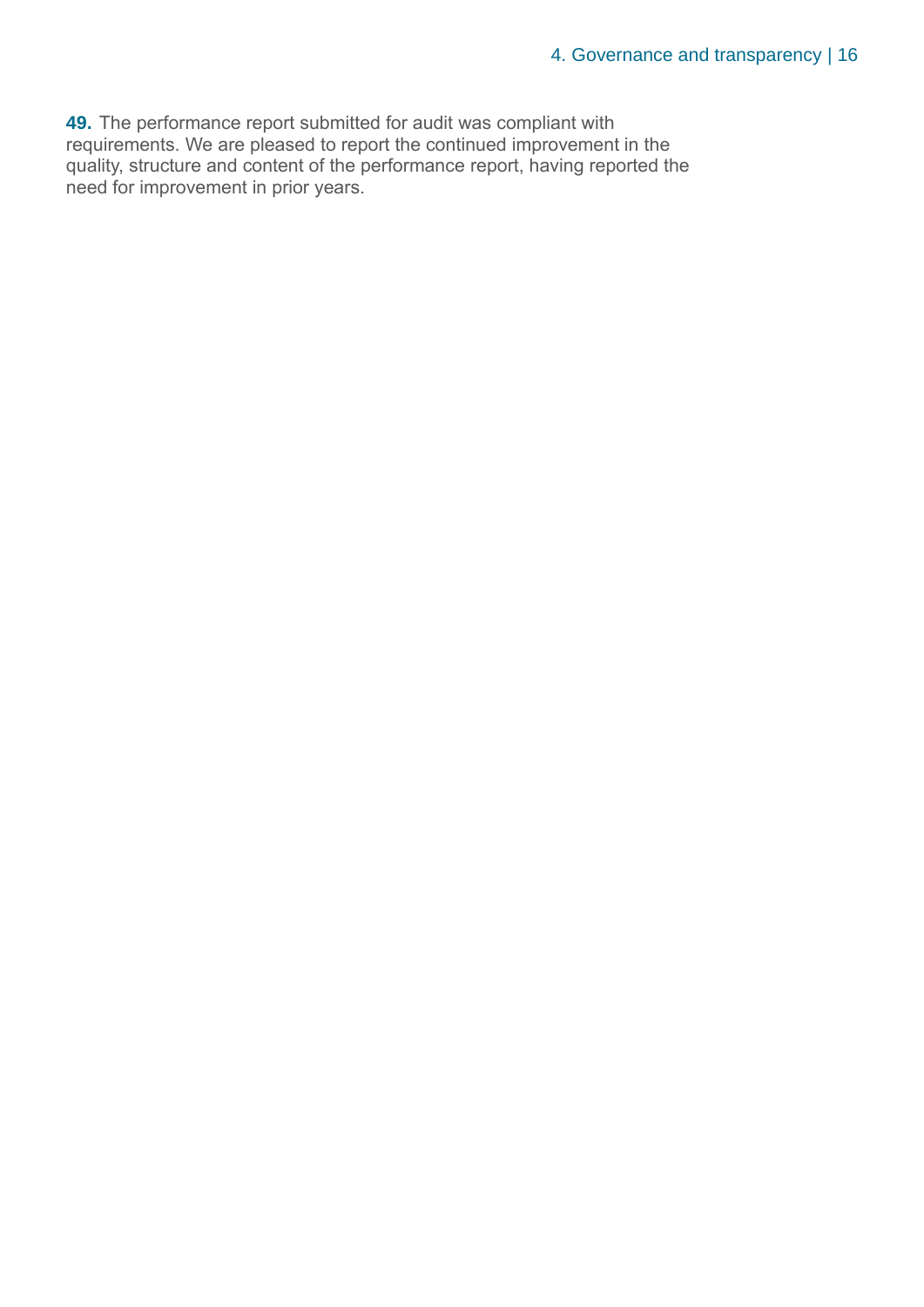## <span id="page-16-0"></span>**5. Value for money**

Using resources effectively and continually improving services

#### **Main judgements**

Performance management and monitoring of key performance indicators has continued throughout 2020/21.

Court disposals were significantly affected by Covid-19: cases concluded reduced by 51% compared to the previous year, and cases not concluded increased by 112%.

COPFS were unable to maintain service performance levels due to continued delays with toxicology and post mortem results.

#### **Court disposals were significantly affected by Covid-19: cases concluded reduced by 51% compared to the previous year, and cases not concluded increased by 112%.**

**50.** Available court time was significantly constrained throughout the course of 2020/21 because of the immediate court closures in response to Covid-19 and the changes which needed to be made, as courts re-opened, took account of physical distancing and the use of new technology. The court recovery programme was reduced again with the second wave of restrictions with only the most serious cases being resolved. As referred to above, COPFS is working with Justice Partners to formulate and deliver the Court Recovery Programme, with Scottish Government support.

**51.** Despite public health restrictions being in place, the number of criminal reports received was not significantly less than in 2019/20. The number of death reports increased substantially, by 50% relative to 2019/20.

#### **COPFS were unable to maintain service performance levels due to continued delays with toxicology and post mortem results.**

<span id="page-16-1"></span>**52.** The Lord Advocate is responsible for the investigation of sudden and suspicious deaths. The service standard is that where a death requires further investigation, COPFS will advise the next of kin of the result within 12 weeks of the death being reported to the Procurator Fiscal. We reported in 2019/20 that service performance had deteriorated, and it has deteriorated further in 2020/21. [Exhibit 4](#page-17-0) presents the impact of this on COPFS' business over the last five years with the most notable drop in service level in 2020/21.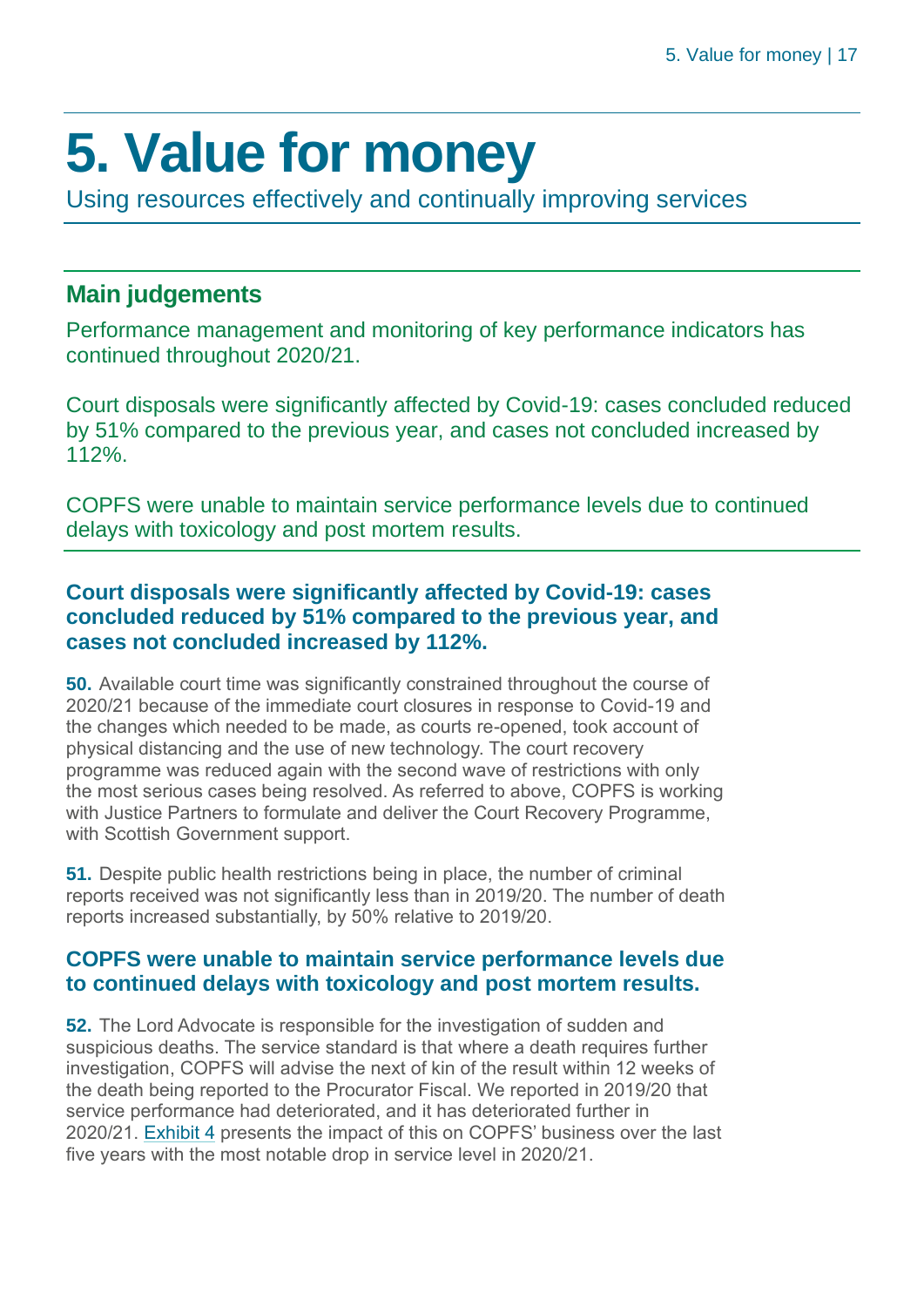#### <span id="page-17-0"></span>**Exhibit 4 Performance against published key performance indicator – trend analysis**

|                                         | 2016/17 | 2017/18                       | 2018/19 2019/20 2020/21 |  |
|-----------------------------------------|---------|-------------------------------|-------------------------|--|
| Investigation of deaths (80%<br>target) |         | $\bullet$ 89% 89% 89% 70% 58% |                         |  |

Source: COPFS Annual Report and Financial Statements

**53.** As reported in the annual report and financial statements, many deaths require a post-mortem examination. Included within the examination process is toxicological analysis. Pathologists are unable to conclude their examinations and submit their final reports to COPFS until they receive the toxicology results. Since February 2019 COPFS has experienced delays in the provision of toxicology results from the main service provider. As a result, there have been delays in the provision of pathologists' final reports to COPFS at the conclusion of investigations.

**54.** A Pathology, toxicology and mortuary programme board (PTM) was established to monitor contract and toxicology performance and service continuity, and to secure the procurement of new pathology and mortuary service provision. The pathology contract renegotiation and toxicology transition is complex and of significant operational importance. It has proven to be a lengthy process to procure 'fit for purpose' toxicology and post mortem services. Whilst these areas are related, they are provided as separate services and therefore numerous suppliers are involved; there is no single contract. Pathology/post mortem services are currently provided by certain NHS Boards and universities. There are recruitment and retention issues for pathologists across Scotland. For the new round of contracts, bids were invited for September 2021 with a contract start date of April 2022. In the meantime, extant contracts have been extended. There is a risk that insufficient bids are received to ensure continuity of service. This will have operational and reputational implications. COPFS have compiled an action plan covering the various potential procurement outcomes and this will be considered at the PTM Board on 25th September. Pathology procurement will, if successful, substantially reduce the number of contracts to three for pathology and mortuaries and two for toxicology.

**55.** There is one main provider for 90% of toxicology analyses and the contract has been extended to November 2022. Subsequent to the end of 2020/21 their service performance has improved, clearing a significant backlog of cases, and with improved turnaround times. This has ensured that data was provided to the National Records of Scotland on time for the publication of the national drug death statistics, unlike in 2019/20 where the data was not submitted on time for publication.

**56.** It has been agreed that the provision for post mortem toxicology services will transfer to the Scottish Police Authority (SPA). This will involve the establishment of new laboratory services and the TUPE transfer of staff. There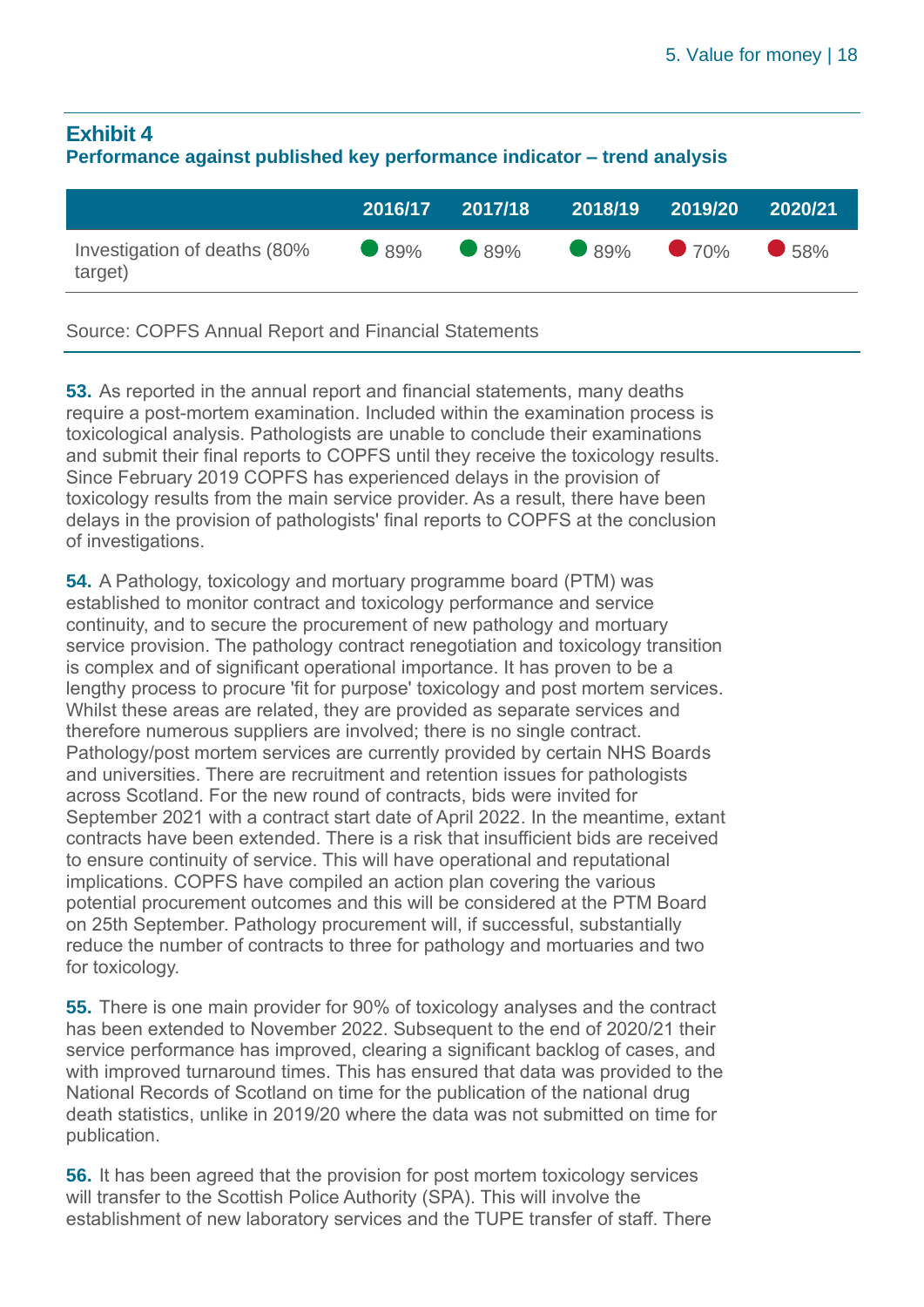is a risk of interruption in service provision as the current start date for SPA to take on this new service is 1 December 2022.

**57.** The Programme Board also includes the provision of mortuary services to COPFS within its scope. Current service providers contracted to COPFS include local authorities and certain NHS Boards, and contracts have been extended to March 2022. Although there are a number of challenges, including capacity and quality standards in certain facilities, in general current contacts are operating well. Scottish local authorities are required to have a 'mass casualties' plan. This has not been called upon during the Covid-19 pandemic.

**58.** As well as the existence of the Programme Board, supported by an external expert programme manager, the Operational Performance Committee, a subcommittee of the Executive Board, monitors service performance. Risk management and contingency planning is considered for these key services by the Programme Board. Formal arrangements are in place to brief key stakeholders on the development of procurement arrangements.

#### **Recommendation 1**

Progress needs to be made to secure continuity of service provision for the COPFS to fulfil its role for the investigation of sudden or suspicious deaths.

#### **National performance audit reports**

**59.** Audit Scotland carries out a national performance audit programme on behalf of the Accounts Commission and the Auditor General for Scotland. In 2020/21 a number of reports were published which may be of direct interest to the body. These are outlined in [Appendix 3.](#page-25-0)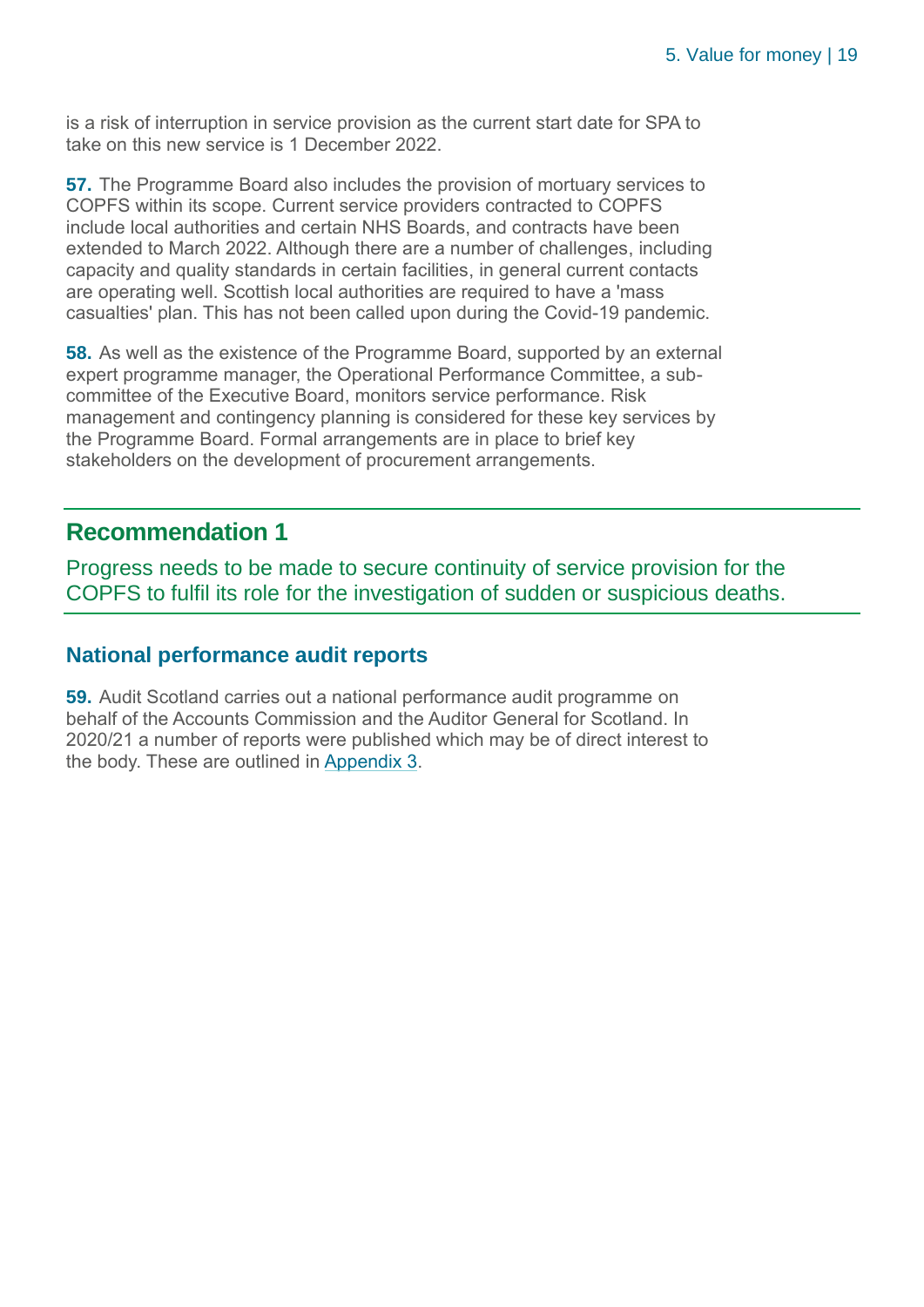## <span id="page-19-0"></span>**Appendix 1. Action plan 2020/21**

#### **2020/21 recommendations**

#### **Issue/risk Recommendation Agreed management action/timing 1. Value for Money – procurement contract** As we reported in our 2019/20 Annual Audit Report, there have been significant delays in the provision of toxicology and post mortem reports. This has resulted in delays in the provision of pathologists' final reports to COPFS and the ability to conclude on investigations. Progress needs to be made to secure continuity of service provision for the COPFS to fulfil its role for the investigating sudden or suspicious deaths (refer [paragraph 52\)](#page-16-1). **Toxicology** The level of performance has improved and has been sustained for some time now within agreed performance targets. Revised performance targets that will result in further service improvement have been agreed and will be implemented in the current financial year and will cover

For 2020/21, the position remains unchanged and is reflected in the significant decrease in COPFS' KPIs for the investigations of deaths.

COPFS continue to work on procuring a new toxicology and post mortem service.

There is an overall risk to the continuity of service, and wider operational and reputational implications.

the full period of the transition to SPA.

The transition to SPA is well underway and COPFS is represented on both the Delivery Board and Steering Committee in addition to attendance at various other integral operational meetings.

#### **Pathology and Mortuaries**

The deadline for the submission of bids is 30 September 2021 and an Action Plan covering the response of COPFS to a range of potential outcomes has been drafted and was discussed at the Programme Board on 15 September.

This Action Plan will mitigate any risks to pathology service continuity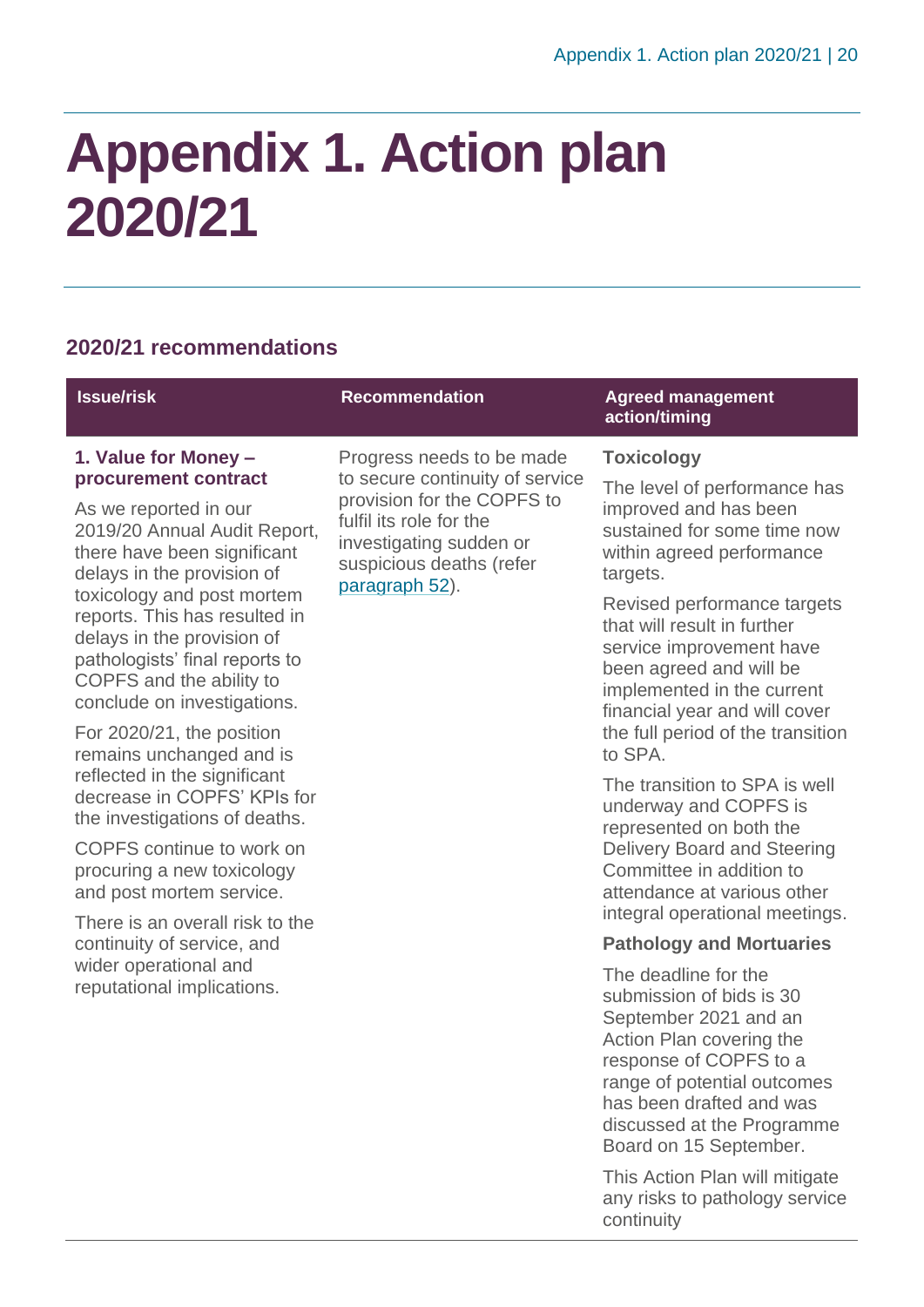| <b>Issue/risk</b> | <b>Recommendation</b> | <b>Agreed management</b><br>action/timing                             |
|-------------------|-----------------------|-----------------------------------------------------------------------|
|                   |                       | <b>Responsible Officer: Deputy</b><br><b>Crown Agent</b>              |
|                   |                       | <b>Agreed Date(s):</b>                                                |
|                   |                       | <b>Toxicology Targets: period to</b><br>30 November 2022              |
|                   |                       | Service Transition: as above                                          |
|                   |                       | Pathology Procurement: 31<br>March subject to procurement<br>outcomes |

#### **Follow-up of prior year recommendations**

| <b>Issue/risk</b>                                                                                                                                                                                                                                               | <b>Original Recommendation</b>                                                                                                                                                                                                                                              | <b>Agreed management action /</b><br>timing                                                                                              |
|-----------------------------------------------------------------------------------------------------------------------------------------------------------------------------------------------------------------------------------------------------------------|-----------------------------------------------------------------------------------------------------------------------------------------------------------------------------------------------------------------------------------------------------------------------------|------------------------------------------------------------------------------------------------------------------------------------------|
| 4. 2020/21 budget to be<br>finalised<br>As reported in previous<br>years, the budget was not<br>presented or formally<br>approved by the Executive<br>Board prior to the start of the<br>financial year.                                                        | COPFS should agree and<br>formalise its 2020/21 budget<br>to ensure that the budget<br>informs and demonstrates the<br>ability to deliver business<br>plans and objectives in-year.<br>The absence of an agreed,<br>detailed budget will make it<br>difficult to scrutinise | <b>Completed</b><br>The 2021-22 Budget was<br>presented and formally<br>approved by the Executive<br>Board at the March 2021<br>meeting. |
| The annual budget is a key<br>document that informs and<br>demonstrates the ability to<br>delivery business plans and<br>objectives in-year. The<br>absence of a formally agreed<br>budget will make it difficult to<br>scrutinise performance and<br>outcomes. | performance and outcomes.                                                                                                                                                                                                                                                   |                                                                                                                                          |
| <b>Risk:</b> There is a risk that<br>without a formally agreed<br>budget decisions could be<br>made that have an adverse<br>impact and are not fully<br>informed.                                                                                               |                                                                                                                                                                                                                                                                             |                                                                                                                                          |

#### **5. Finance strategy requires to be finalised and published**

The finance strategy and medium-term financial plan need to be finalised to ensure that effective

#### **Completed**

The medium term financial plan went to the August 2021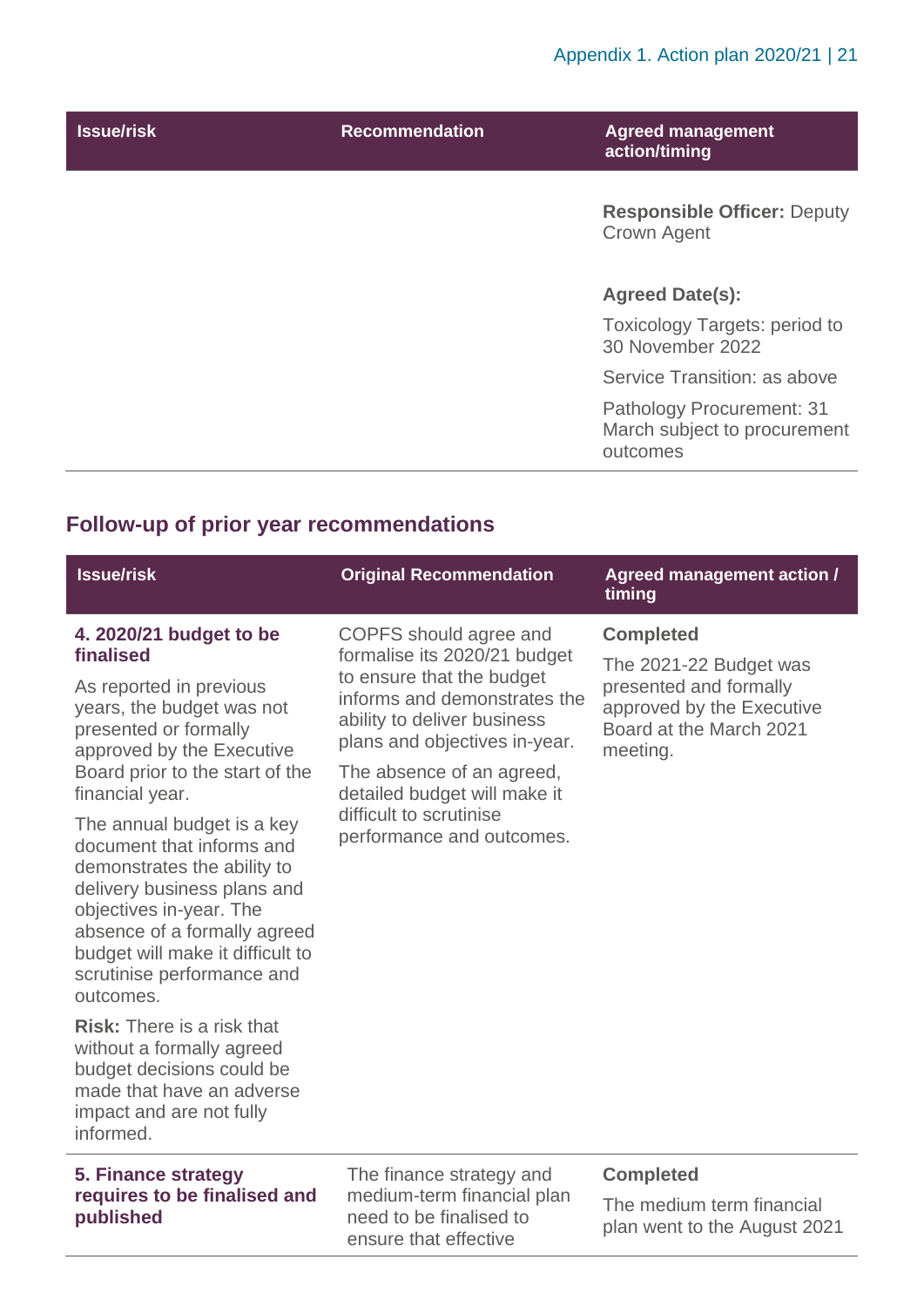<span id="page-21-0"></span>

| <b>Issue/risk</b>                                                                                                                                                                                                                                                                                                                                                                                                                                                                                                                        | <b>Original Recommendation</b>                                                                                                                                                                                           | <b>Agreed management action /</b><br>timing                                                                                                                                                                                                                                                                            |
|------------------------------------------------------------------------------------------------------------------------------------------------------------------------------------------------------------------------------------------------------------------------------------------------------------------------------------------------------------------------------------------------------------------------------------------------------------------------------------------------------------------------------------------|--------------------------------------------------------------------------------------------------------------------------------------------------------------------------------------------------------------------------|------------------------------------------------------------------------------------------------------------------------------------------------------------------------------------------------------------------------------------------------------------------------------------------------------------------------|
| The finance strategy covering<br>the period 2020-23 remains<br>in draft and awaits formal<br>approval. The finance<br>strategy is supported by a<br>medium-term financial plan<br>which also remains in draft<br>and has not been finalised<br>and formally approved.<br><b>Risk:</b> There is a risk that<br>without up to date plans in<br>place, the organisation will be<br>unable to demonstrate that<br>plans are affordable, realistic<br>and deliver the longer term<br>savings plans required in line<br>with COPFS objectives. | financial planning is in<br>place that supports medium<br>to long term plans.<br>Once this is done, the other<br>strategies should be<br>reviewed and updated to<br>ensure they are all 'joined<br>up'                   | <b>Resources Committee for</b><br>approval.<br>The 2020-23 finance strategy<br>is approved and is available<br>on the internet.                                                                                                                                                                                        |
| <b>6. Published minutes</b><br>should be up-to-date on the<br>website<br>The minutes for both the<br><b>Operational Performance</b><br><b>Committee and Business</b><br><b>Improvement Committee</b><br>have not been brought up to<br>date from August 2017 and<br>April 2018 respectively.<br><b>Risk:</b> Minutes on the website<br>are out-of-date and therefore,<br>relevant and timely<br>information is not available<br>for stakeholders to<br>understand how public<br>money has been used or<br>decisions made.                | <b>COPFS</b> should ensure that<br>the minutes of its committees<br>are published in a timely<br>manner to enhance<br>transparency and openness<br>(refer 2018/19 COPFS<br><b>Annual Audit Report,</b><br>paragraph 70). | This remains an area for<br>improvement.<br>The latest minutes on the<br>website are as follows:<br><b>Business Improvement</b><br>Committee - November 2020<br><b>Operational Performance</b><br>Committee - January 2021<br>Resource Committee - April<br>2021<br><b>Audit and Risk Committee -</b><br>November 2020 |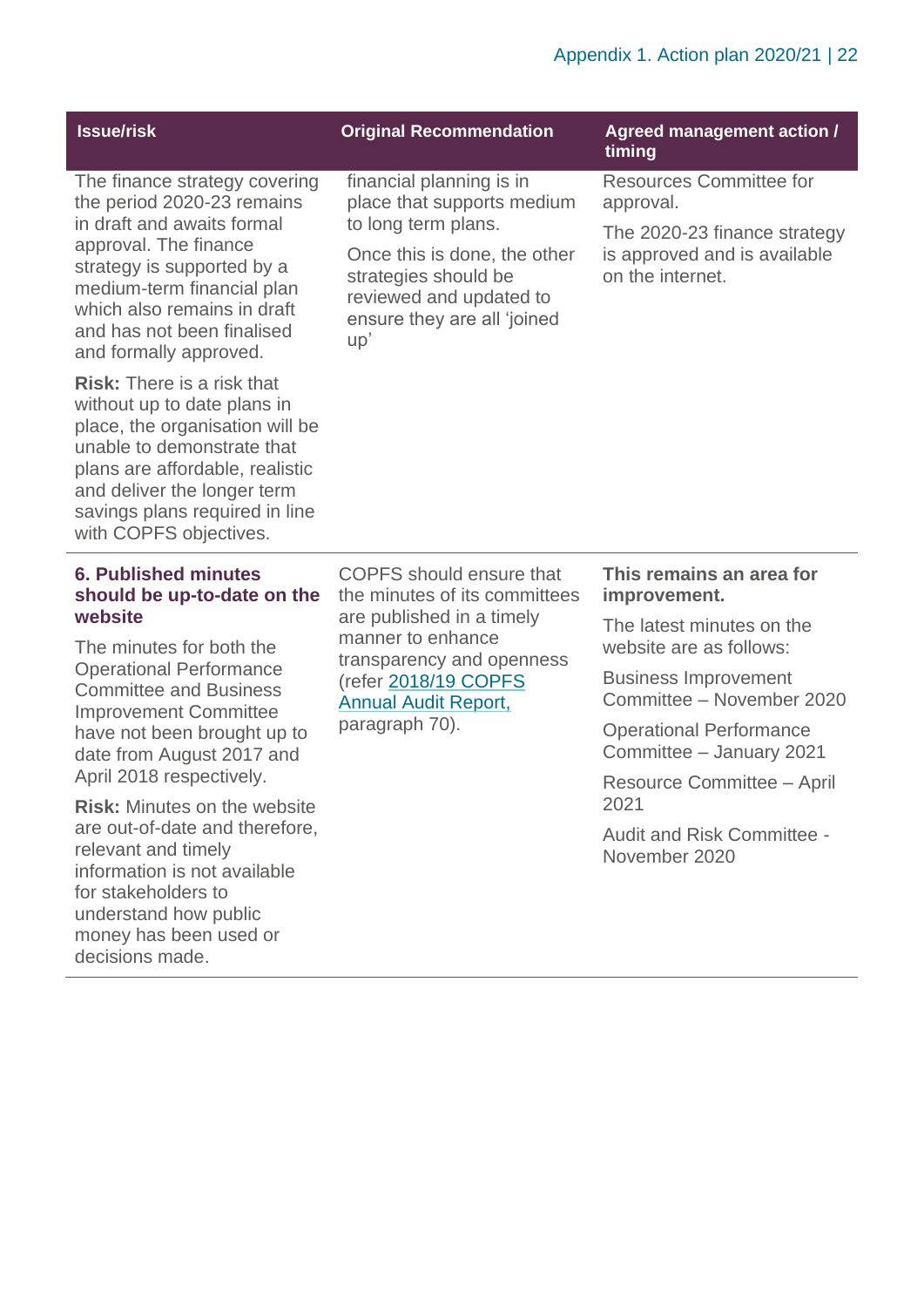### <span id="page-22-0"></span>**Appendix 2. Significant audit risks**

The table below sets out the audit risks we identified on the 2020/21 audit and how we addressed each risk in arriving at our conclusion. The risks are categorised between those where there is a risk of material misstatement in the financial statements and those relating to our wider responsibility under the [Code of Audit Practice 2016.](http://www.audit-scotland.gov.uk/report/code-of-audit-practice-2016)

#### **Risks of material misstatement in the financial statements**

| <b>Audit risk</b>                                                                                                                                                                        | <b>Assurance procedure</b>                                                                                         | <b>Results and conclusions</b>                                                                                                    |
|------------------------------------------------------------------------------------------------------------------------------------------------------------------------------------------|--------------------------------------------------------------------------------------------------------------------|-----------------------------------------------------------------------------------------------------------------------------------|
| 1. Risk of material<br>misstatement caused by<br>management override of<br>controls                                                                                                      | Detailed testing of journal<br>entries.<br>Review of accounting<br>estimates.                                      | <b>Results:</b> From the audit<br>testing that we carried out,<br>there was no evidence of<br>management override of<br>controls. |
| International Standards on<br>Auditing require that audits<br>are planned to consider the                                                                                                | Focused testing of accruals<br>and prepayments.                                                                    | <b>Conclusion:</b> We did not<br>identify any instances of                                                                        |
| risk of material misstatement<br>in the financial statements<br>caused by fraud, which is<br>presumed to be a significant                                                                | Evaluation of significant<br>transactions that are<br>outside the normal course<br>of business.                    | management override of<br>controls in our 2020/21<br>testing.                                                                     |
| risk in any audit. This<br>includes the risk of fraud due<br>to management override of<br>controls.                                                                                      | Review whether<br>disclosures reflect our<br>understanding of the<br>business.                                     |                                                                                                                                   |
| 2. Risk of material<br>misstatement caused by<br>fraud in expenditure                                                                                                                    | Walkthrough of accounts<br>payable / P2P processes<br>focusing on key controls.                                    | <b>Results: Some controls</b><br>weaknesses were identified<br>which meant that we couldn't                                       |
| As most public-sector bodies<br>are net expenditure bodies,                                                                                                                              | Analytical procedures over<br>expenditure streams.                                                                 | place reliance in some areas.<br>However, we were able to<br>take assurance from our                                              |
| the risk of fraud is more likely<br>to occur in expenditure.<br>There is a risk that<br>expenditure may be<br>misstated resulting in a                                                   | Focused substantive testing<br>on higher risk and more<br>complex areas such as trade<br>payables, procurement and | substantive testing which<br>focused on more complex<br>and significant areas of<br>expenditure.                                  |
| material misstatement in the<br>financial statements, COPFS'<br>main items of expenditure are<br>staff costs and operational<br>costs. The extent and nature<br>of the expenditure means | non-current assets.                                                                                                | <b>Conclusion: No instance of</b><br>fraudulent expenditure was<br>identified from our audit work.                                |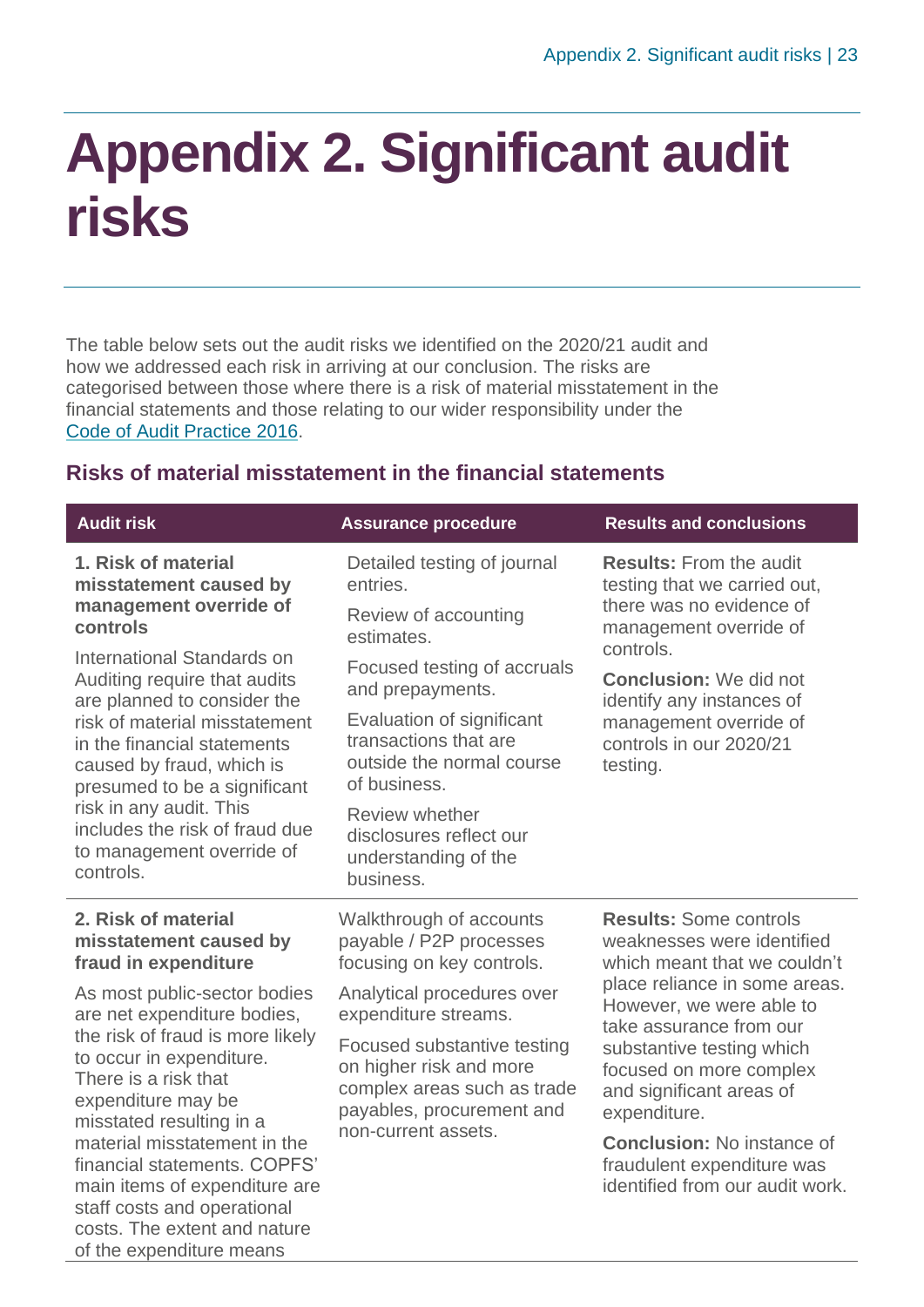**Audit risk Assurance procedure Results and conclusions**

there is an inherent risk of fraud.

#### **3. Risk of material misstatement caused by estimates and judgements in provisions and contingent liabilities**

There is a significant degree of subjectivity in the measurement of the following material account areas: provisions and contingent liabilities. COPFS is required to evaluate whether any legal cases against it require disclosure by the time the annual accounts are signed by the Accountable Officer. It is essential that each disclosure is based on sound professional judgement. There is a risk of misstatement in the accounts over the completeness, presentation, and disclosure of these items.

Review whether disclosure reflects our understanding of the business.

Review the work done by management and rationale used to assess provisions and contingent liabilities.

Substantive testing of provisions and contingent liabilities, including valuations and disclosures.

Monitor outstanding litigation.

Cut-off testing.

**Results:** We received information from legal experts in support of post balance sheet events to support the recognition of a provision. This area will be subject to review again in 2021/22 to ensure appropriate assurances, including the estimates and judgements made by management are appropriate, as part of the financial accounts process. Further detail can be found in [Exhibit 2.](#page-8-0)

**Conclusion:** The accounting treatment and disclosure of provisions and contingent liabilities have been updated and are satisfactory.

#### **Risks identified from the auditor's wider responsibility under the Code of Audit Practice**

| <b>Audit risk</b>                                                                                                                                                                       | <b>Assurance procedure</b>                                                                                   | <b>Results and conclusions</b>                                                                                                                                                                                          |
|-----------------------------------------------------------------------------------------------------------------------------------------------------------------------------------------|--------------------------------------------------------------------------------------------------------------|-------------------------------------------------------------------------------------------------------------------------------------------------------------------------------------------------------------------------|
| 4. Value for Money -<br>procurement<br>The pathology and toxicology<br>contract renegotiation is<br>currently the largest and most<br>significant procurement<br>exercise in the COPFS. | Review progress in<br>implementing the final<br>stages of the contract and<br>report in annual audit report. | <b>Results:</b> The agreement of the<br>new contract(s) is progressing<br>but the project has<br>encountered delays due to the<br>various other stakeholders<br>involved and contract<br>negotiations are taking longer |
| There is a reputational risk as<br>well as a risk to the overall<br>provision of these services.                                                                                        |                                                                                                              | than anticipated.<br><b>Conclusion: This area</b><br>remains a risk and we will<br>continue to monitor the<br>progress of this significant<br>contract during our 2021/22<br>audit. This risk has been                  |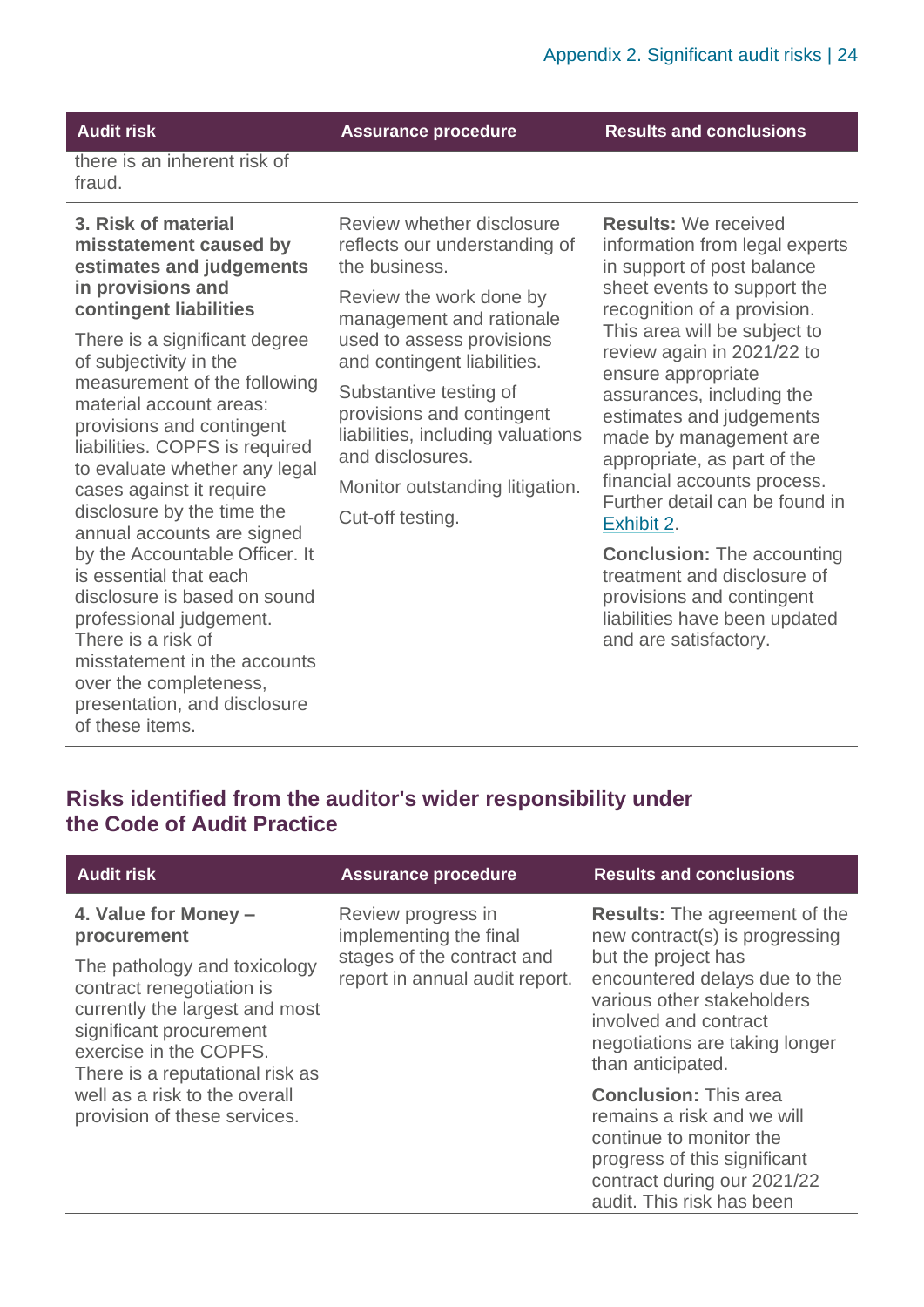| <b>Audit risk</b>                                                                                                                                                                                                                                                                                                                                                                                                                                                                                                                                                  | <b>Assurance procedure</b>                                                                                 | <b>Results and conclusions</b>                                                                  |
|--------------------------------------------------------------------------------------------------------------------------------------------------------------------------------------------------------------------------------------------------------------------------------------------------------------------------------------------------------------------------------------------------------------------------------------------------------------------------------------------------------------------------------------------------------------------|------------------------------------------------------------------------------------------------------------|-------------------------------------------------------------------------------------------------|
|                                                                                                                                                                                                                                                                                                                                                                                                                                                                                                                                                                    |                                                                                                            | included in the Action Plan at<br>Appendix 1 above.                                             |
| 5. Financial Sustainability -<br>long term financial<br>planning                                                                                                                                                                                                                                                                                                                                                                                                                                                                                                   | Review COPFS' progress in<br>finalising the plans as they<br>emerge and comment in<br>annual audit report. | <b>Results: The 2020-23 finance</b><br>strategy was approved at the<br>May 2021 Executive Board |
| As reported in our 2019/20<br>annual audit report, COPFS'                                                                                                                                                                                                                                                                                                                                                                                                                                                                                                          |                                                                                                            | Meeting and is available on the<br>internet.                                                    |
| Financial Strategy 2018/19 -<br>2022/23 requires to be<br>updated and finalised to<br>ensure that effective financial<br>planning is in place to support<br>the medium to long term<br>plans. Once this is complete,<br>other key plans need to be<br>reviewed and updated to<br>ensure they are all linked.<br>There is a risk that without<br>up-to-date plans in place, the<br>organisation will be unable to<br>demonstrate that plans are<br>affordable, realistic and<br>deliver the longer-term saving<br>plans required in line with<br>COPFS' objectives. |                                                                                                            | <b>Conclusion:</b> This area is no<br>longer a risk as plans have<br>now been updated.          |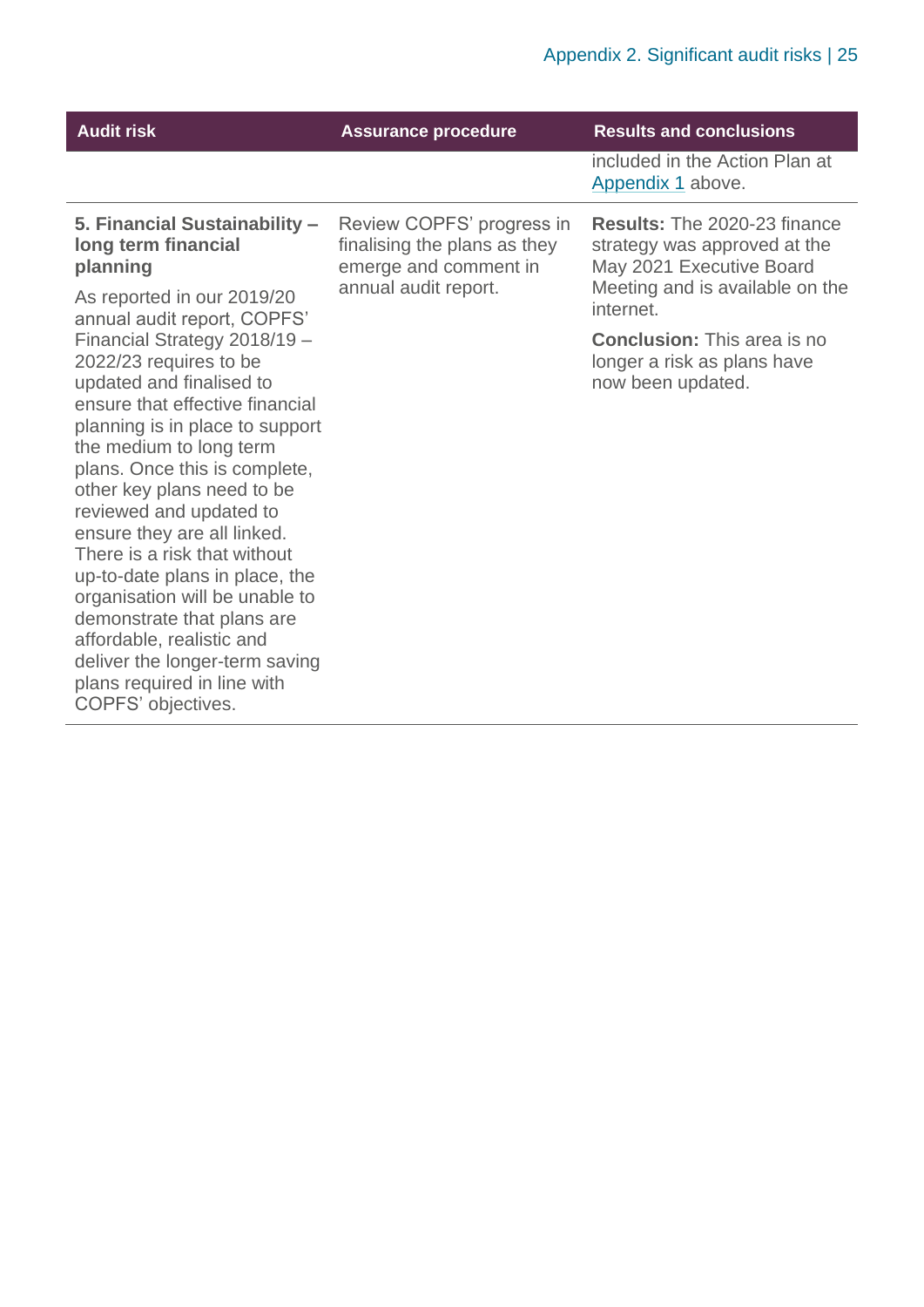### <span id="page-25-0"></span>**Appendix 3. Summary of 2020/21 national performance reports**

June 2020 [Highlands and Islands Enterprise: Management of Cairngorm mountain and](https://www.audit-scotland.gov.uk/report/highlands-and-islands-enterprise-management-of-cairngorm-mountain-and-funicular-railway)  [funicular railway](https://www.audit-scotland.gov.uk/report/highlands-and-islands-enterprise-management-of-cairngorm-mountain-and-funicular-railway)

[Local government in Scotland Overview 2020](https://www.audit-scotland.gov.uk/report/local-government-in-scotland-overview-2020)

July 2020 [The National Fraud Initiative in Scotland 2018/19](https://www.audit-scotland.gov.uk/report/the-national-fraud-initiative-in-scotland-201819)

January 2021 [Digital progress in local government](https://www.audit-scotland.gov.uk/report/digital-progress-in-local-government)

[Local government in Scotland: Financial overview 2019/20](https://www.audit-scotland.gov.uk/report/local-government-in-scotland-financial-overview-201920)

February 2021 [NHS in Scotland 2020](https://www.audit-scotland.gov.uk/report/nhs-in-scotland-2020)

[Covid-19: Tracking the implications of Covid-19 on Scotland's public finances](https://www.audit-scotland.gov.uk/report/covid-19-tracking-the-implications-of-covid-19-on-scotlands-public-finances)

March 2021 [Improving outcomes for young people through school education](https://www.audit-scotland.gov.uk/report/improving-outcomes-for-young-people-through-school-education)

July 2021 [Community Justice: Sustainable alternatives to custody](https://www.audit-scotland.gov.uk/news/community-justice-aims-not-yet-being-met)

Fraud and irregularity [report 2020/21: Sharing risks and case studies to support](https://www.audit-scotland.gov.uk/report/fraud-and-irregularity-202021)  [the Scottish public sector in the prevention of fraud](https://www.audit-scotland.gov.uk/report/fraud-and-irregularity-202021)